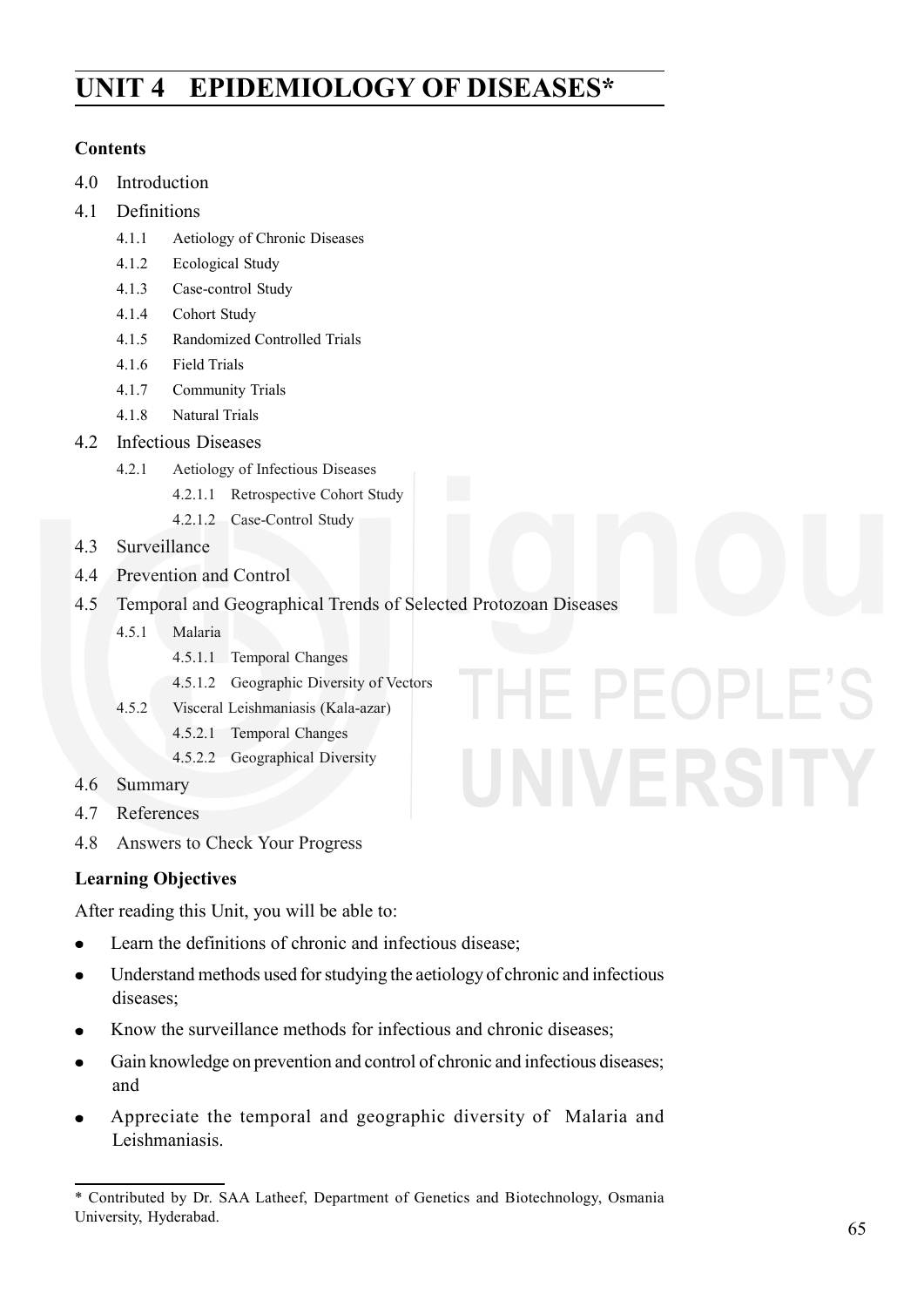# **Public Health 4.0 INTRODUCTION**

Oxford English dictionary defines disease as a condition of the body or some part or organ of the body in which its functions are disrupted or deranged. Human diseases broadly can be divided into communicable or infectious or chronic or non-communicable diseases. In this unit definitions, aetiology, surveillance of chronic and infectious diseases, geographical and temporal trends of selected protozoan diseases such as malaria and visceral leishmaniasis (Kala-azar) are described.

# **4.1 DEFINITIONS**

*Chronic disease* is defined as those diseases which are of longer duration and slow progression. Chronic diseases include cardiovascular diseases, arthritis, obesity, cancer, diabetes, stroke and chronic obstructive pulmonary disease. John Murray Last (1988) in the dictionary of epidemiology defined *infectious diseases* as an "illness caused by a specific infectious agent or its toxic product that results from transmission of that agent or its products from an infected person, animal, or reservoir to a susceptible host, either directly or indirectly through an intermediate plant or animal host, vector or inanimate environment. An infectious disease occurs due to the interaction of agent, host and environmental factors. Agent (bacterium, virus, protozoan, fungus and helminth) is usually microorganism that is capable of producing the infection; host (animal, bird, human and arthropods) is the organism that houses an infectious agent and environment may include water, food, milk, clothes, blood, cutley, parenteral solutions and medical tools or instruments. Examples of infectious diseases are malaria, dengue, ebola, human immunodeficiency virus, severe acute respiratory syndrome, tuberculosis, COVID-19, and hepatitis B.

Some of the infective agents (microorganisms capable of causing diseases) were shown to be responsible for chronic diseases (*streptococci* bacteria in rheumatic heart disease, *human papilloma virus* in cervical cancer and hepatitis B in hepatocellular carcinoma).

## **Box 4.1: Definitions of Terms**

- If the infectious disease cases were reported more than usual and restricted to small geographical area it is called *outbreak.*
- If occurrence of infectious disease was reported at unexpected frequency in particular geographical area it is termed as *epidemic.*
- If the infectious disease occurrence was observed as per expected frequency in particular period of time and geography it is known as *endemic.*
- If the incidence of infectious disease was spread different countries and large populations it is labelled as *pandemic*.

Outbreaks are of four types namely point source or common source (source of infection is common to infected persons, example: food poisoning), continuous common source (continuous exposure to infection (water contamination),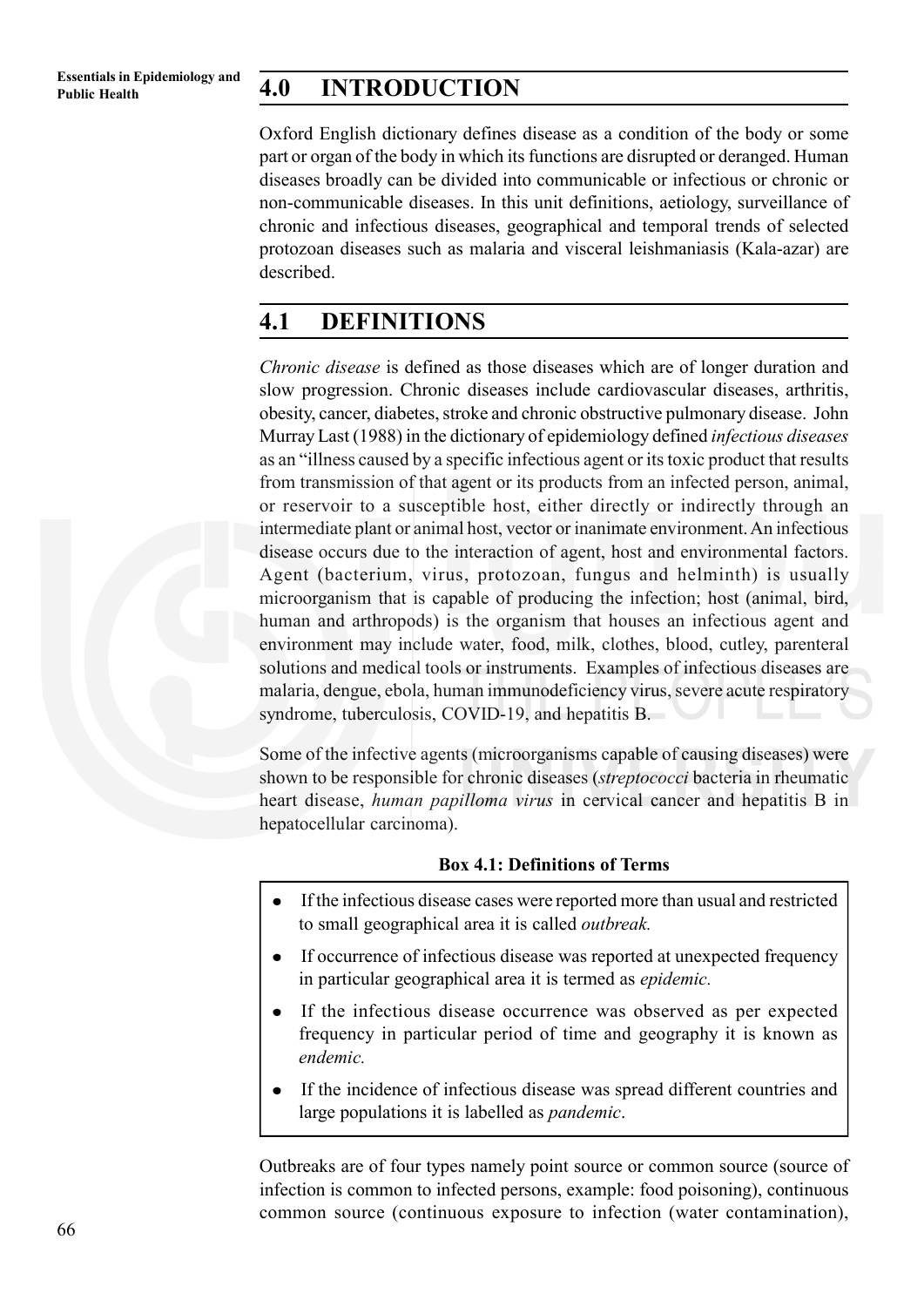propagated or progressive (transfer of infective agent from person to person, ex. **Epidemiology of Diseases** Pertussis or Shigellosis) and intermittent (exposure intermittent). Outbreaks come to light while reviewing observations of unusual clustering or increase in the cases or case definition is alerted by the personnel working in health departments or investigation of suspicious case or reported by the patient themselves.

### **Box 4.2: Steps in the Investigation of Outbreak**

(Centers for disease control and prevention, Atlanta, Unites States of America, 2012)

- 1) Establishing the existing of outbreak (checking if more cases are occurring in specific geographic area in a given period, whether they have common cause, related or unrelated cases).
- 2) *Verifying the diagnosis* by evaluating the diagnosis with clinical and laboratory findings, interviewing the affected patients for information on exposure and reporting frequency .
- 3) *Constructing a working definition of case*/*disease* based on clinical criteria. If needed case definition may be restricted by time, place and person.
- 4) *Finding information on additional cases* (locality of the affected people, demographic details, signs and symptoms, risk factors and source of report) to determine the extent of problem for particular geographical area and population, by sending formal letter, or interviewing patients by email or mobile phone/visiting facilities, using media and conducting a survey.
- 5) *Developing hypothesis using descriptive epidemiology*: For characterising the outbreak by time, place and person, the descriptive epidemiology is performed. A special type of histogram known as *epidemic curve (EC)* is used to study the time course of the disease which requires data on the onset of illness/date of onset of the case. EC provide information on the spread of cases whether it is epidemic or endemic, magnitude of cases, whether outbreak is due to common/continuous/intermittent exposure or spread from person to person, prediction of future cases, determining the how much time health personnel took to identify a problem, effect of intervention, time period in which persons exposed, incubation time (period from exposure to onset of illness) and whether outbreak is in upswing or peaked or over. Spot map is used to know the geographical spread of the affected person, source and mode of spread of infection and site of exposure. Area map is used to compare incidence between geographical regions. Collection of information on age, sex, race and medical status can be useful for examining their susceptibility to disease and obtaining information on leisure activities, medication, occupation, behavioural characteristics such as tobacco and alcohol consumption and sex with several partners may throw a light on their possible exposure. Descriptive epidemiology may also be used to calculate incidence, burden of disease, planning health infrastructure and identifying high risk individuals. Understanding the disease, visiting patients and interviewing patients and local health staff and using the data of descriptive epidemiology, hypothesis can be formulated.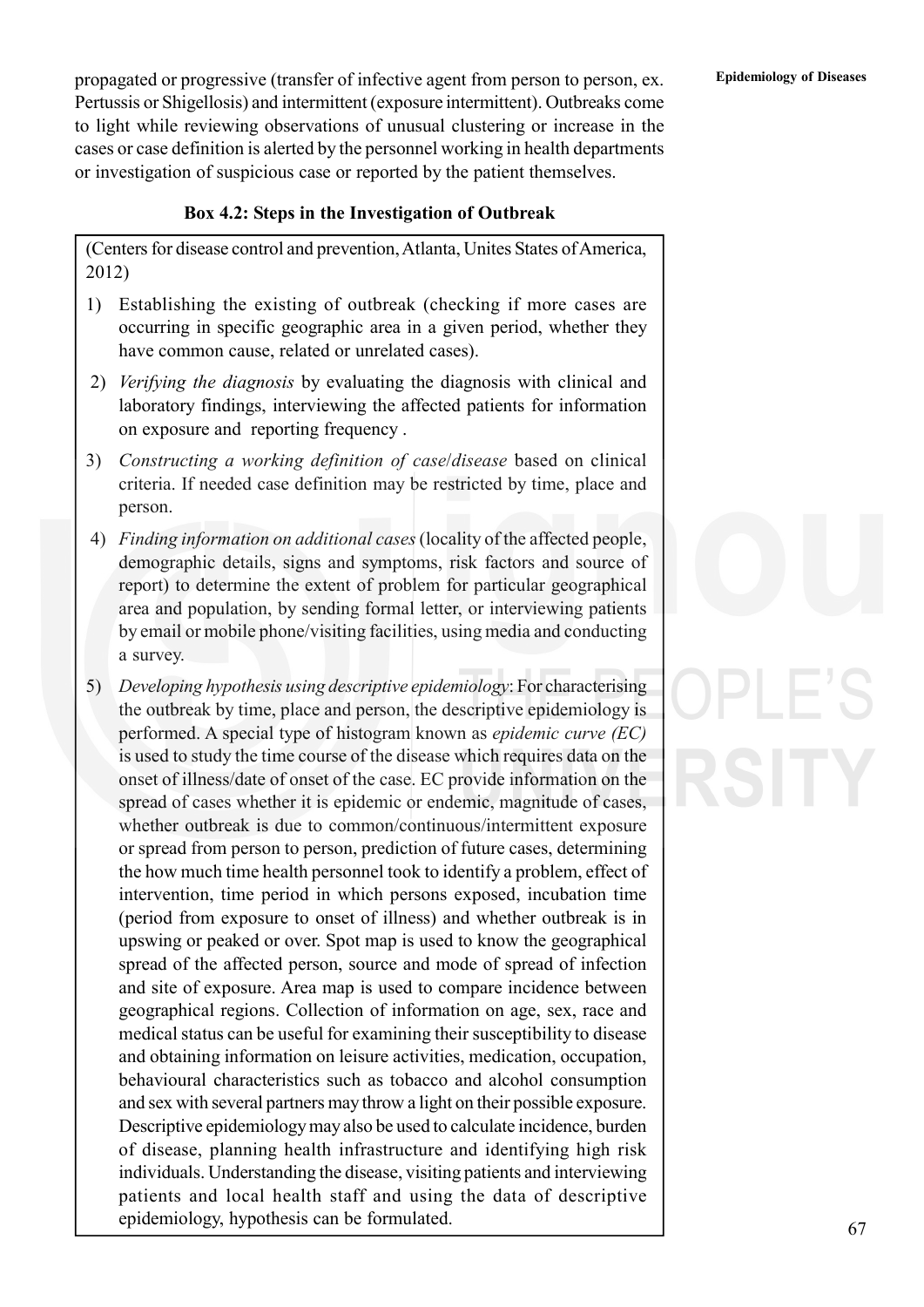- **Public Health** 6) *Evaluation of hypothesis* is done by evaluating the results of environmental and laboratory tests and if results are not convincing or, epidemiologically studied by matching the hypotheses with established facts and quantifying relationships with analytical epidemiological methods such as case-control and retrospective epidemiological methods between exposure and disease and investigating causal associations.
	- 7) *Draw final conclusions*: If the results of the analytical studies are not convincing hypothesis can be revised. By discussing with patients, thinking for new vehicles or modes of transmission or repeating the casecontrol studies by selecting matching controls to find specific vehicle or exposure.
	- 8) *Comparing the results of epidemiological, laboratory and environments studies*: Epidemiological, laboratory and environmental studies should complement each other and provide the comprehensive evidence.
	- 9) *Communicating findings:*The findings of studies should be communicated both orally and in typed report by the investigator with justifiable recommendations to initiate action to the personnel involved in executing the control and prevention of outbreaks.
	- 10) *Implementing control and preventive measures*: The control and preventive measures should be initiated at the earliest to protect the health of the public. Confidentiality should be maintained in the implementation of control measures ( the disclosure of patient information leads to the stigmatization and rejection of patients from society resulting in treatment failure) and to maintain the trust of the patients. Some interventions advice blocking of transmission by isolation of infected person(s) (ex. Influenza, corona virus positive cases); elimination of vehicle to prevent from food poisoning (discarding of contaminated food); sterilization of surgical instruments and tools avoid post surgery acquired infections; changing the environment to prevent faecal-oral transmission; changing the behaviour (promoting hand washing) help to avoid future contaminated risks; filtering of air prevent from airborne diseases; spraying control the population of mosquito and protect from West Nile virus; promoting using of bed nets prevent from mosquito bites (malaria); wearing of masks and gloves by the Dentist prevent infection from Dentist to patient or vice-versa; wearing of long pants and sleeves and usage of mosquito repellents prevent from West Nile virus and Lyme disease; encouraging of vaccination offer protection against infection; and administration of chloroquine by travellers visiting malaria endemic regions preventfrom infection (malaria).

## **4.1.1 Aetiology of Chronic Diseases**

For studying aetiology of chronic diseases, analytical (ecological, case-control, cohort) and experimental epidemiological methods (randomized controlled trials, field, community and natural trials) are used.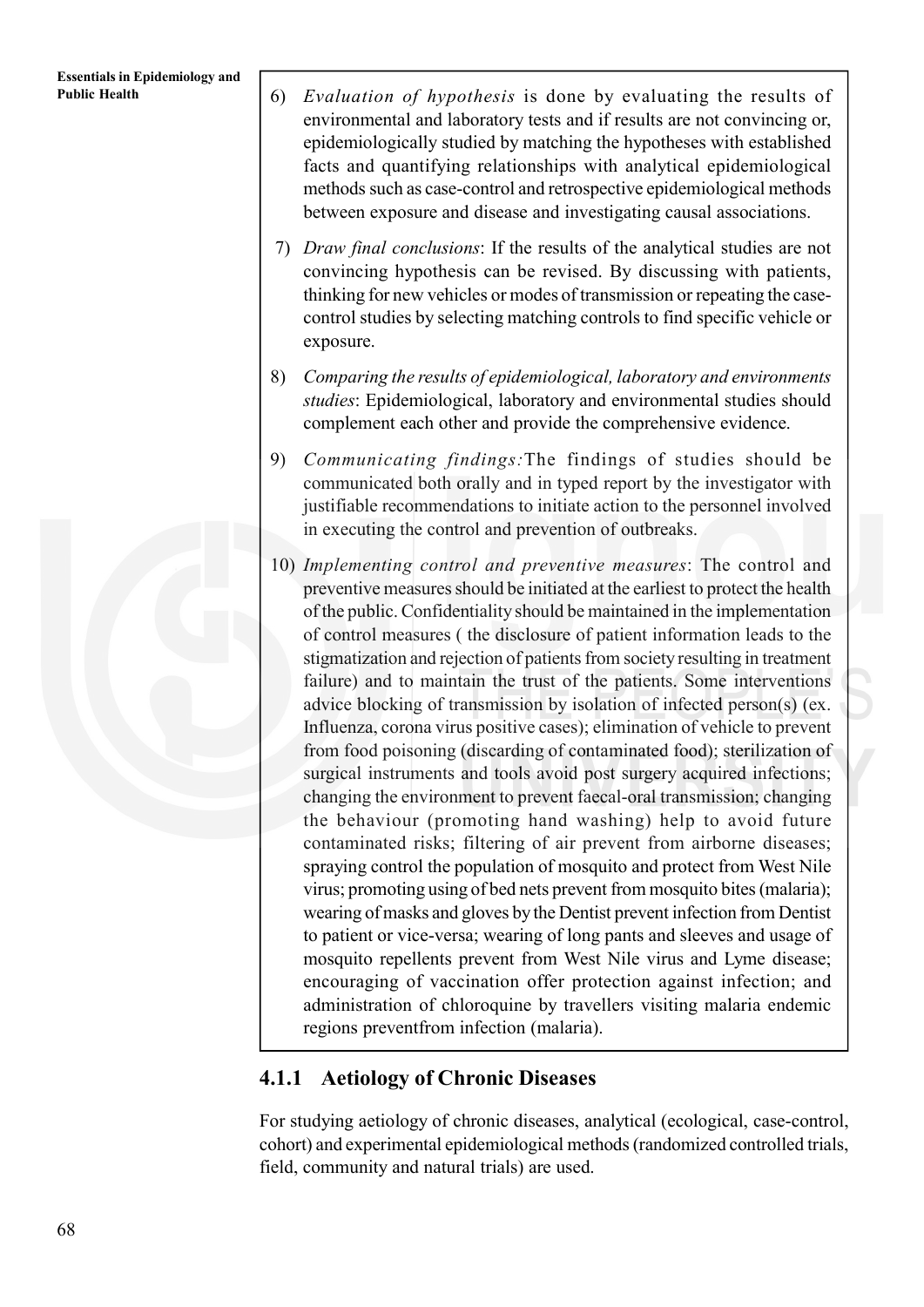## **Table 4.1: Epidemiological Study Designs and Study Designs Used for investigating the Aetiology of Chronic and Infectious Diseases**

| <b>Type of Epidemiological study</b><br>designs                                                                                                                                                                                                                                                                                                                                                                                                                                                                                | Epidemiological study designs used<br>to study aetiology of chronic and<br>infectious diseases                                                                                                                                                                                                                                                                                                                                                                      |  |  |
|--------------------------------------------------------------------------------------------------------------------------------------------------------------------------------------------------------------------------------------------------------------------------------------------------------------------------------------------------------------------------------------------------------------------------------------------------------------------------------------------------------------------------------|---------------------------------------------------------------------------------------------------------------------------------------------------------------------------------------------------------------------------------------------------------------------------------------------------------------------------------------------------------------------------------------------------------------------------------------------------------------------|--|--|
| Observational studies<br>I)<br>1) Descriptive studies<br>a) Case reports<br>b) Case series<br>2) Analytical studies<br>Ecological studies<br>a)<br>Case-control studies<br>b)<br>Cross-sectional studies<br>c)<br>d) Cohort Studies<br>II) Experimental studies<br>Randomized studies<br>$\left  \cdot \right $<br>a) Randomized controlled<br>studies<br>b) Field trials<br>c) Community trials<br>Non-randomized trials<br>2)<br>a) Uncontrolled trials<br>b) Natural trials<br>c) Interventional studies<br>without control | A) Chronic diseases<br>Analytical studies<br>$\Gamma$<br>Ecological studies<br>a)<br>Case-control studies<br>b)<br>d) Cohort Studies<br>II) Experimental studies<br>1) Randomized studies<br>Randomized controlled<br>a)<br>studies<br>b) Field trials<br>c) Community trials<br>Non-randomized trials<br>2)<br>a) Natural trials<br>Infectious disease<br>B)<br>1) Analytical studies<br>a) Case-control studies<br><b>Cohort Studies</b><br>b)<br>(retrospective) |  |  |
| d) Pre and post interventional<br>studies<br>e) Cross over interventional<br>studies                                                                                                                                                                                                                                                                                                                                                                                                                                           |                                                                                                                                                                                                                                                                                                                                                                                                                                                                     |  |  |

## **4.1.2 Ecological Study**

In this type of study, population is the unit of the study. Ecological study measures group level data, environmental variables of the area and global measures (population crowding and characteristics of groups). Ecological studies are carried out when the disease is rare, data on individuals are not available, study is planned to investigate the effect of risk factors on population or group level exposure to disease or risk factors, population health is to be monitored and comparisons to be made between populations. Comparative geographical (Example: Association of dietary factors and incidence of cancer in 23 countries and mortality rate in 32 countries), longitudinal/time trend (Example: longitudinal ecological study on the association of seasonal influenza deaths and climatic conditions for the period of 1999-2011 in United States) and studies on migrant populations (Example: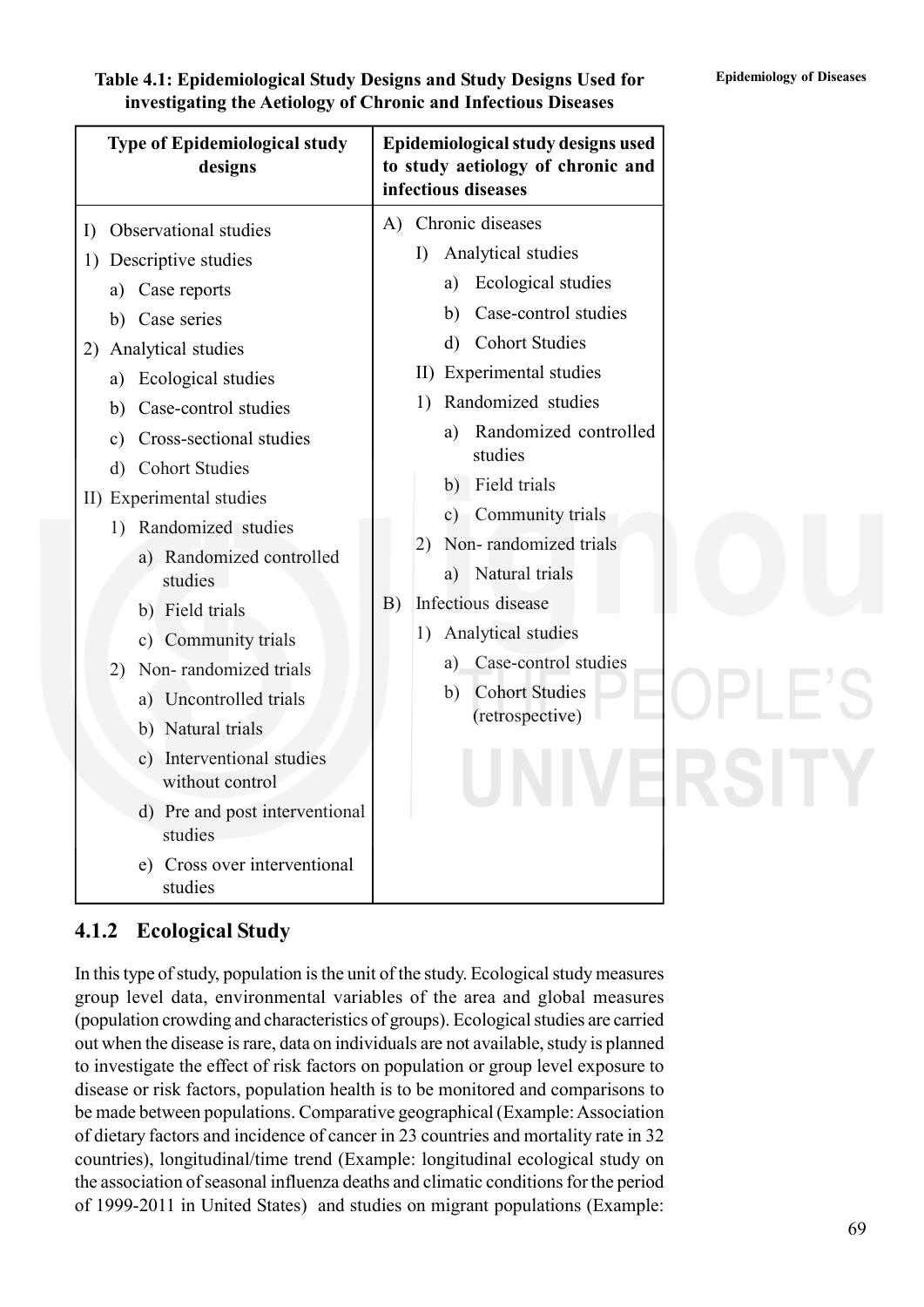**Essentials in Epidemiology and** comparison of incidence of psychosis in Norwegian immigrants to Unites States Public Health to people in Norway) are three types falls under ecological studies aimed at studying the aetiology of diseases. Information on outcome and exposures are obtained from registries, public and private organizations and surveys done earlier. For example in ecological studies on cancer collect frequency of exposure from public or private sources and disease rates from cancer registries, surveillance programmes, and death certification systems(Silva, 1999). Another example is association between income and cancer mortality, mortality data is obtained from registers of deaths and income details from cross sectional or census data (Bhopal, 2002).

## **Check Your Progress**

1) What types of epidemiological studies used for investigation of aetiology of infectious and chronic Diseases?

................................................................................................................. ................................................................................................................. ................................................................................................................. ................................................................................................................. ................................................................................................................. ................................................................................................................. ................................................................................................................. ................................................................................................................. ................................................................................................................. .................................................................................................................

## **4.1.3 Case-control Study**

In this type of study, the unit of investigation is individual. Newly diagnosed patients (based on the accepted standard criteria for each disease) are compared with the control subjects without disease. Exposure to infectious agent, treatment, prevalence of variables associated with disease are enquired with patients or patient attendants or information is collected from case sheets or by evaluating biochemical tests or measurements with instruments (blood pressure, weight etc.) In case of controls except examining case sheets, the same procedure is followed. Patients are recruited from disease registries, hospitals, cross sectional/ cohort studies/case series in a geographic area. Controls are drawn from voter lists, same geographic area, spouses, friends, same office/factory/institute colleagues or those with other than disease under investigation. Patients and controls are matched for age, sex, ethnicity and socio-economic status to minimize the confounding effect of the variables on the association of variables with disease/ outcome. Association of multiple variables (categorical or continuous) with one outcome/disease is evaluated by using Odds ratio and p value which is obtained by performing logistic regression analysis. In small sample size studies, both Odds ratio and relative risk are considered same.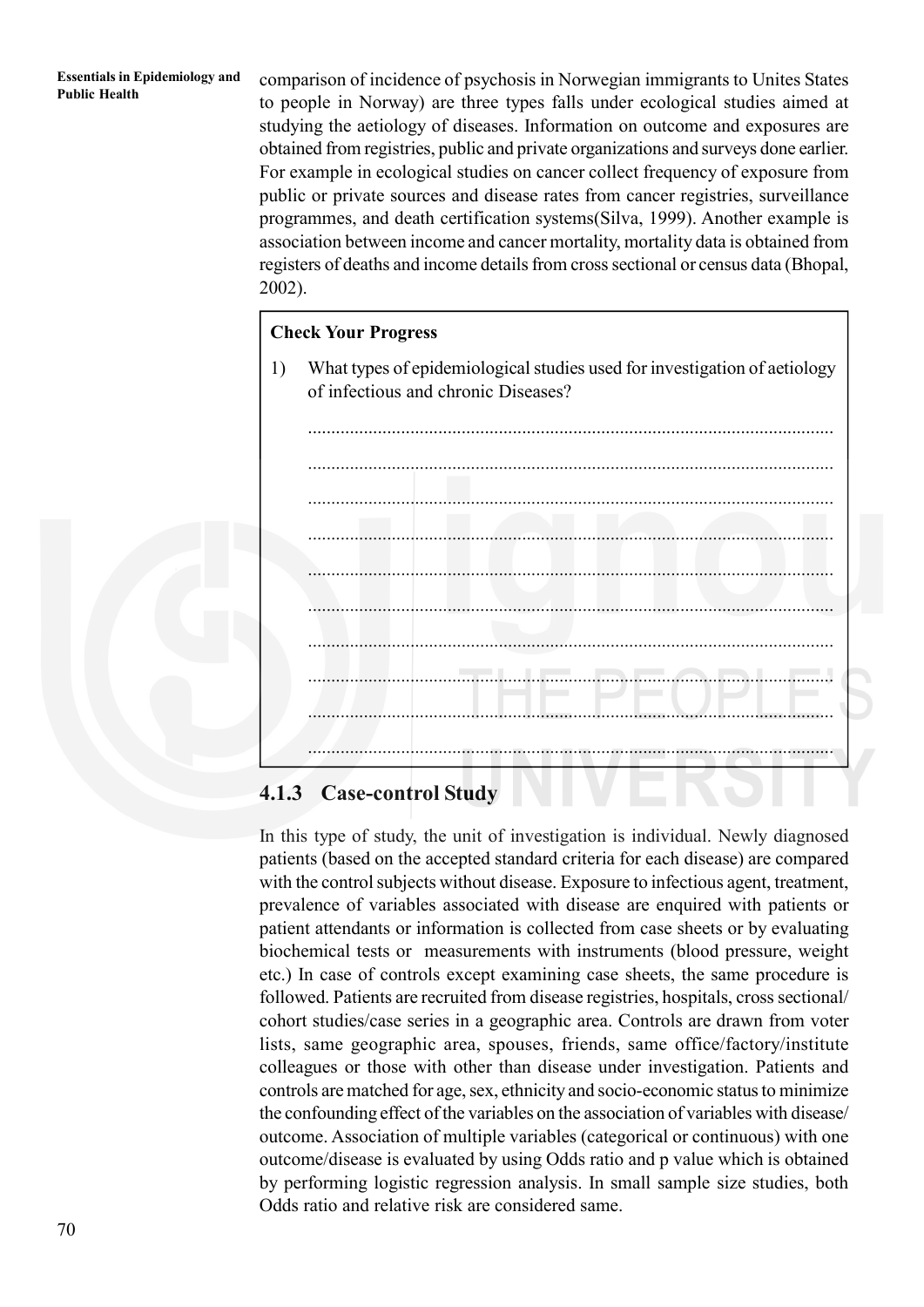It is a measure used for assessing the strength of association between exposure and outcome. Odds ratio is used in case-control, cohort and cross sectional studies. Odds is indicated as OR and defined as Odds of event occurring in group compared to odds of same even occurring in another group. For example in one cross sectional study examining the association between high total cholesterol (>200mg/dl) and hypertension in logistic regression found p value of 0.01 and OR ratio of 2.194. This means that association between high total cholesterol and hypertension is significant and those with high total cholesterol have 2 time risk of developing hypertension when compared to those having normal cholesterol levels. OR values ranges from 0 to in infinity.  $OR=1$  indicates no risk,  $OR>1$ increased risk of event occurring and OR<1 decreased risk of event occurring.

## **4.1.4 Cohort study**

Multiple effects of exposure on outcomes or effect of multiple exposures on outcome are evaluated in this study. Cohort (group) having similar characteristics are formed based on city/ occupation/ decade date of birth/marriage. They are studied for particular period of time. Within the cohort, exposure and non-exposure groups are formed. Cohort studies can be prospective (Example: Effect of sociodemographic factors on prevalence, incidence and remission of overweight including obesity in adults from 2008-2017 in Birbhan, West Bengal) retrospective (Example: Retrospective study on maternal and foetal outcomes among patients with gestational diabetes in Kerala during the period of four years) and mixed (Example: A retrospective cohort study on the evaluation of completeness of immunization and prospective cohort study to assess the immunization knowledge and practice of parents in Mosul, Iraq) depending on the outcome developed after starting the study (Prospective cohort study) or before starting the study (retrospective cohort study) or before starting study and continued further (Mixed cohort study). Before initiation of the study, the characteristics of subjects are collected from registries or, census/cross sectional surveys and definition of the outcomes are decided. Exposure data are collated from enquires with subjects, periodical evaluation of clinical and biochemical tests and environmental samples. Relative risk of developing outcome in exposed and unexposed group is investigated.

## **4.1.5 Randomized Controlled Trials**

Experimental study design is one type of epidemiological study design. Experimental study design is of two broad types: (1) Randomized and (2) Nonrandomized. Randomized control trials fall under randomized experimental study design (Table 4.1). Aetiology of the outcome/disease can be established or refuted by conducting randomized controlled trials. In randomized controlled trials subjects are randomized (assigned) to intervention or no intervention groups. Blinding is done to remove bias in the enrolled subjects and the investigator. It can be single (subjects enrolled in the study do not know their categorization in the study), double (both enrolled subjects and investigator are not aware of assignment of study groups) and triple (enrolled subjects, investigator and

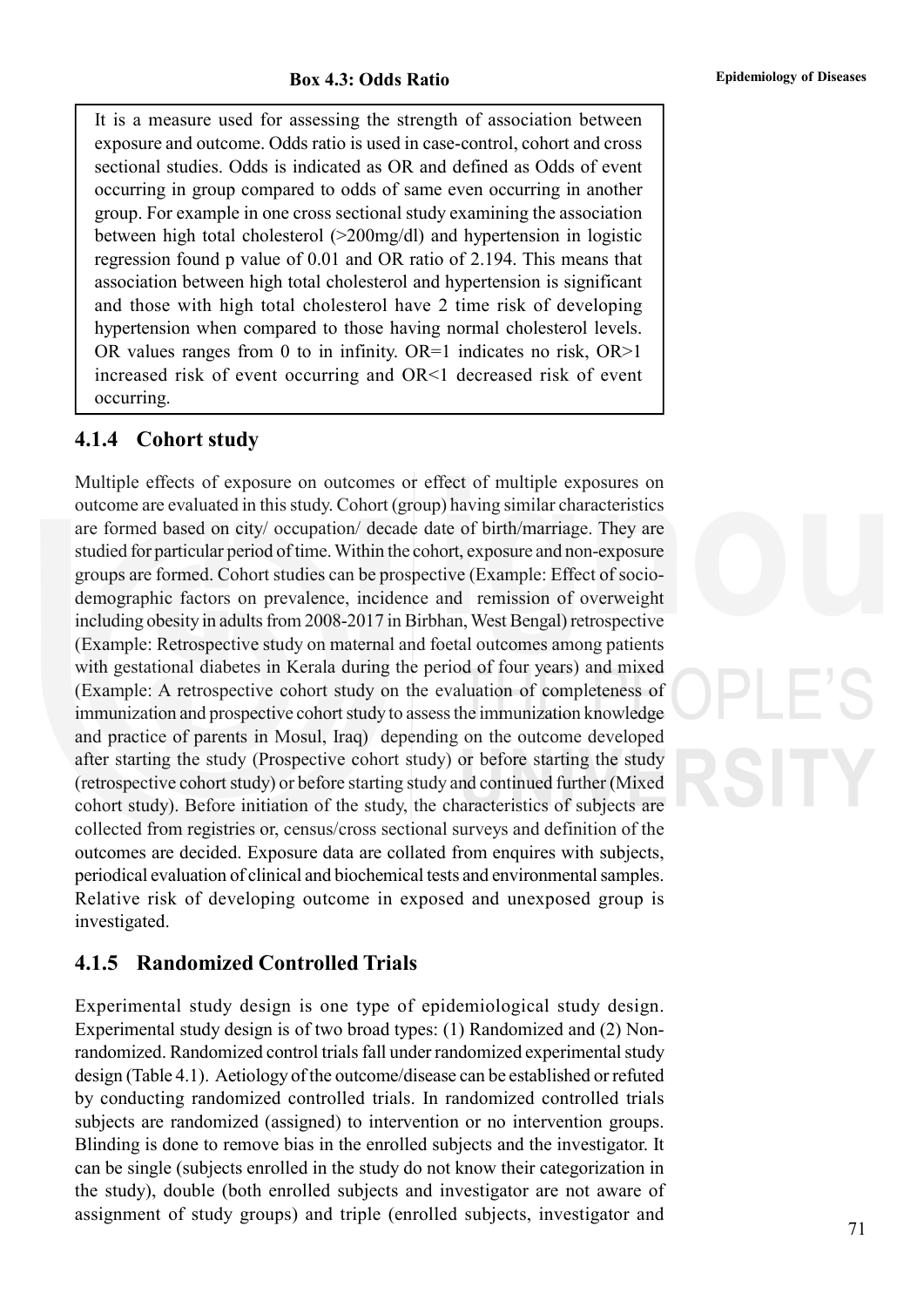**Essentials in Epidemiology and** evaluator of study results are not aware of allocation of study groups) blinded.<br>Public Health Study objectives, endpoints (death/survival/decreased risk or improvement in condition or adverse effects) are decided, hypothesis is formulated, and ethical clearance is obtained. Study is carried for the intended period and finally the occurrence of outcome is compared in subjects with and without intervention using relative and attributable risk and the predictors of the outcome are evaluated by regression or logistic regression analyses.

> *Example 1: Randomized control trial on the, aetiology of retrolental fibroplasias (RLF)* (premature retinopathy, a cause of blindness) (Kinsey and Hemphil, 1955; Parker,2013). Premature babies weighing 1500g or less were randomized into interventional or non-interventional groups. Interventional group received 50% oxygen for 28 days or non-interventional group given oxygen when the clinical situation demanded. All non-interventional babies who had received some oxygen developed retrolental fibroplasias while no case was detected in among babies who not received oxygen.

> *Example 2*: *Randomized trial on the effect of vitamins on prevents of coronary revascularization/myocardial infarction/stroke/deaths in women*.

> In randomized control trial, vitamin C (500mg) daily, vitamin E (600IU) and beta-carotene (50mg) every other day was administered to 8,171 female aged  $\geq$ 40 years with history of cardiovascular disease or  $\geq$  cardiovascular disease risk factors, and were followed for an average of 9.4 years on the clinical endpoints of the coronary revascularization events, occurrence of myocardial infarction, stroke, or death due to cardiovascular disease. In the follow-up period, 1450 women had one or more cardiovascular disease events refuting that vitamins had role in offering protection against cardiovascular events.

## **4.1.6 Field Trials**

Health populations or groups are involved in this kind of trials. Multiple outcomes can be investigated by introducing interventions such as cessation of the exposure to risk factor or by modifying the treatment, the development of health risk is prevented. In this type of studies aetiology of disease can be proved. Example of this type of studies is smoking cessation and prevention of lung cancer.

## **4.1.7 Community Trials**

 Exposure to risk factor or behaviour is altered to prevent the development of diseases which are influenced by socio-economic variables. If significant reduction in the risk of disease is achieved, the strength of evidence on aetiology will be established. Communities are involved in this type of trials. Examples for this type of trials are Community trial on the protective effect of BCG vaccine in healthy people of west of Madras (1979) and community based intervention on awareness, treatment and control of hypertension in Kerala (Thankappan et. al. 2013).

## **4.1.8 Natural Trials**

Natural (for example: earthquakes) or human caused disasters or epidemics when mimic experiments hypothesis of cause can be investigated. For example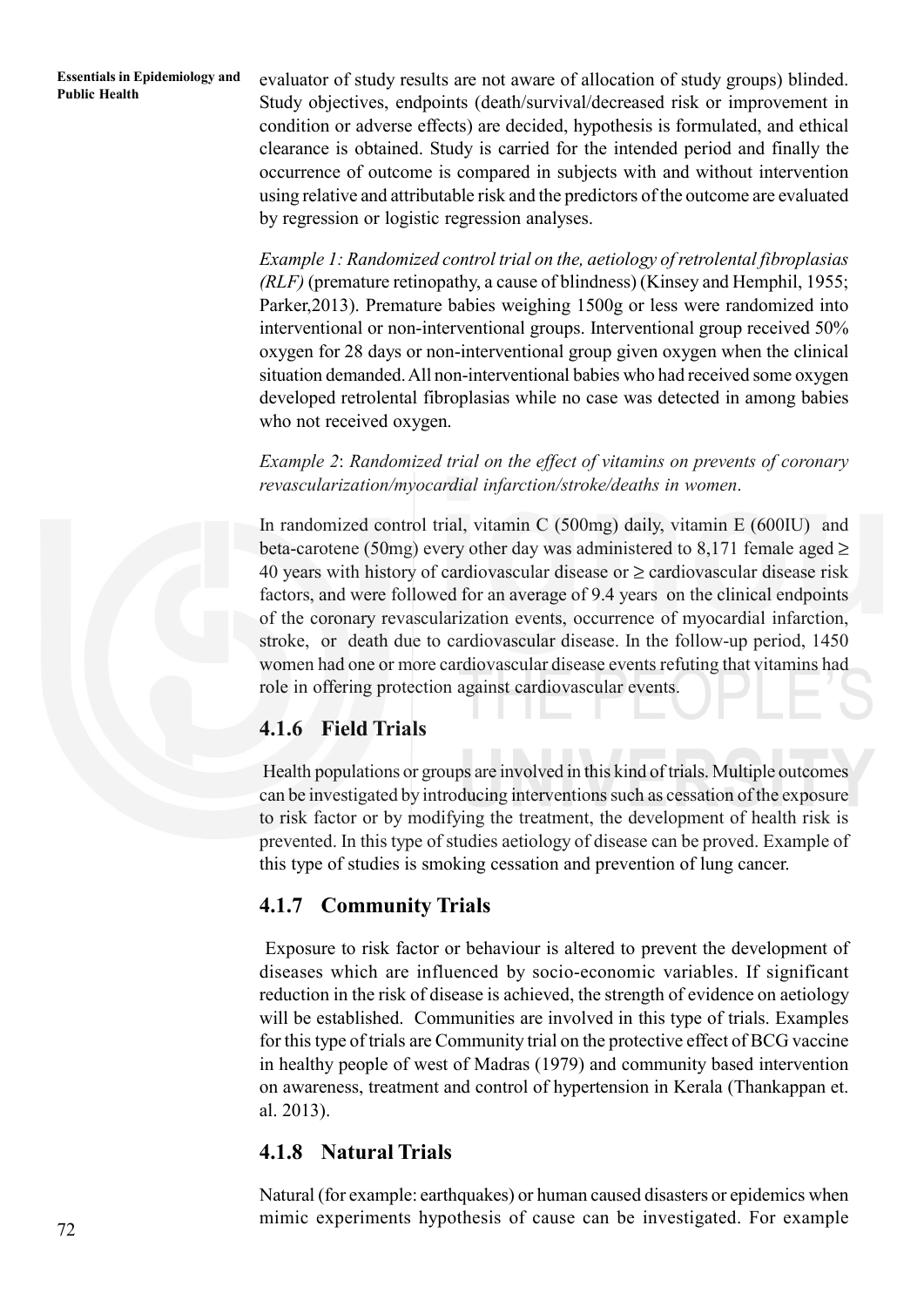earthquakes induced cardiovascular mortality investigated in Greece in 1981; **Epidemiology of Diseases** John Snow observations on deaths in two areas in which two companies supplied water resulted in the discovery that Cholera is waterborne disease; and dropping of atom bombs on Hiroshima and Nagasaki in Japan led to the studies on the effect of radiation on the incidence of cancer.

# **4.2 INFECTIOUS DISEASES**

## **4.2.1 Aetiology of Infectious Diseases**

Aetiology of infectious disease is investigated by using analytical epidemiological methods such as retrospective cohort studies and case-control studies.

## **4.2.1.1 Retrospective Cohort Study**

This kind of study design is useful for studying the outbreak in small size sample. Members of the defined population are contacted to know their exposure to sources and vehicles and determine the risk of developing as patient for the disease under investigation. Relative risk and attributable risk are calculated. Relative risk compare the attack rate in exposed when compared unexposed group to test the relationship between exposure and disease. If relative risk is higher than one (1) it indicates stronger association between exposure and disease. Population attributable risk is the per cent of illness in the study population due to exposure, but it is not considered as sensitive tool in the investigation of outbreaks as it fails to account for cross-contamination of items or sampling of spouse. Chisquare is also calculated to find larger association between exposure and disease. Reporting of confidence interval for p value is done to increase the precision of association between exposure and disease.

## **4.2.1.2 Case-control Study**

For rapid investigation of outbreak this study design is of choice. Patients and controls without disease are compared and enquiry on the exposure is done from both groups. If exposure is higher among patients than control then exposure considered to be associated with disease. Controls should be representative of the population; they can be neighbours, friends of the patients or patients with other disease from the same hospital. Odds ratio in the case and control is calculated to test the relationship between exposure and disease. Odds ratio > 1 indicates stronger association between exposure and disease/outbreak. To calculate the statistical significance, chi-square is calculated and to increase the precision of reporting association between exposure and disease, the confidence interval is reported for p-value.

# **4.3 SURVEILLANCE**

Centers for disease control, United States of America, in 2012 defined surveillance as any effort to monitor, observe or determine health status, diseases or risk factors within a population. The characteristics of surveillance are to give information on temporal trends and to initiate control measures (treatment or quarantine) in the affected individuals. Characteristics and natural history of disease will guide the conductance of surveillance. Objectives of surveillance,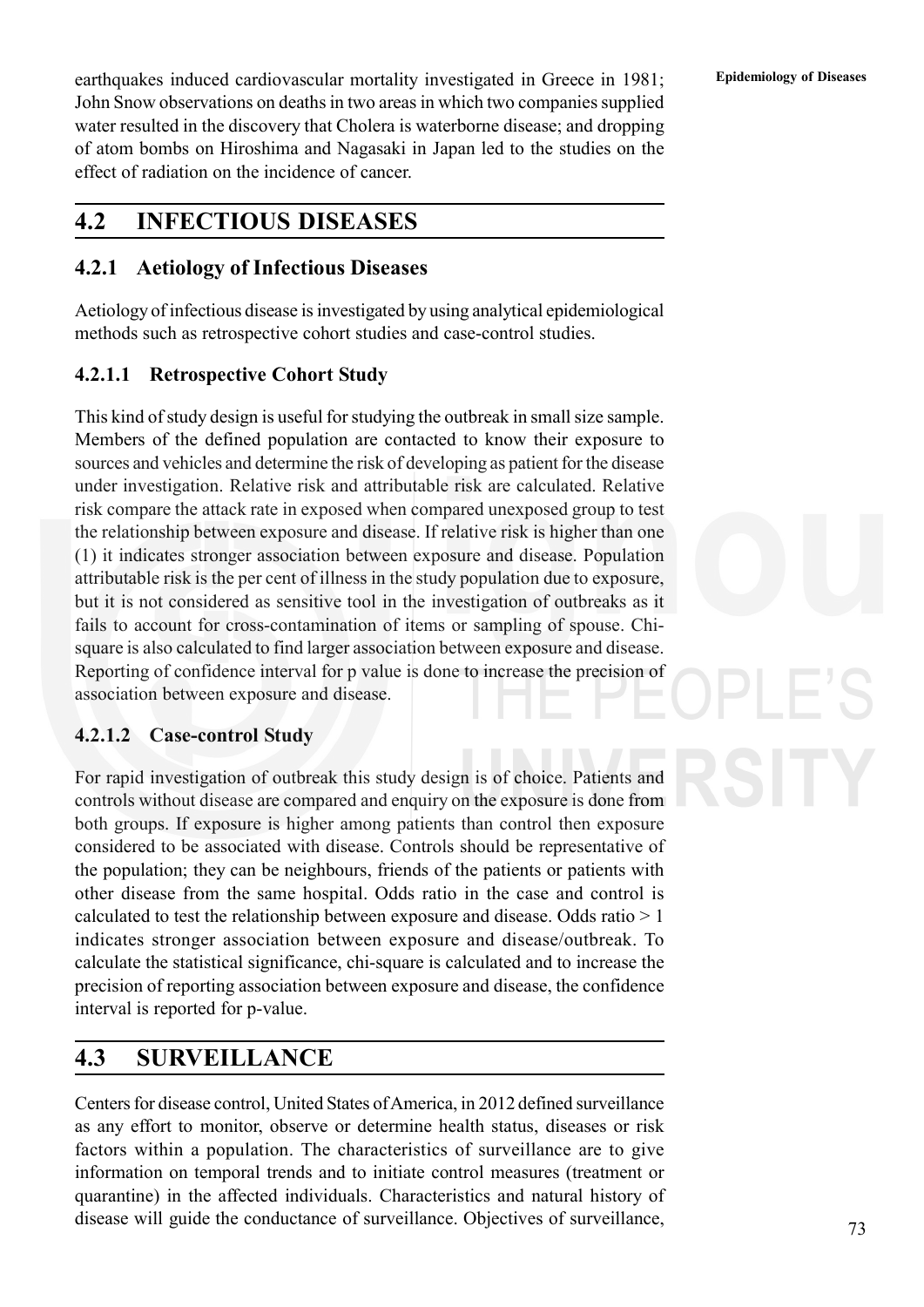**Essentials in Epidemiology and Strengths and limitations of sources and methods for conducting surveillance**<br>Public Health<br> $\frac{1}{2}$ will determine what type of data needed; which sources and methods are suitable for carrying out surveillance. When there is less time, diagnosis is difficult, outbreak already occurred, characteristics of affected are known and geographic boundaries are defined, surveillance is done using less specific criteria known as syndromic surveillance. Surveillance can be done continuously or periodically. If reports on diseases sent by healthcare providers to health authorities it is *active surveillance* or *passive surveillance* when it happens vice versa or sentinel surveillance when certain prearranged healthcare providers sent reports to health authorities of certain conditions only. Health problems may differ from country to country but communicable diseases are given importance for surveillance due to their immediate and increased risk to the health of the public.

> In surveillance, location of health problem and affected persons are identified, case is defined, available data on health problem is collected, period of surveillance is determined and health problem is measured, collected data is interpreted and informed to those who are involved in the control of the disease who in turn initiate the measures for the control of the disease and evaluate the effectiveness of interventions.

> Data for surveillance is collected from population (by carrying out surveys from representative sample (health care providers, patients or public) and results are extrapolated to the entire population),institutional level (case sheets, health care providers, registries of marriage, birth, deaths/disease/treatment/after treatment/ preventive medicine/at risk or exposed/information/skill and research, secondary data, clinical laboratories, outpatient and inpatient departments, notifications of certain disease (by specific agency for control of specific conditions), country/ state/local health related data, income tax and administrative departments; in case of chronic disease surveillance, data from death certificates, autopsy reports, census and natality statistics, demographic/economic/geological/geographical/ meteorological/agricultural data, disease and at risk registries, linked hospital records, discharge summaries, mortality data, surveys/ mass public/occupational screened/ high risk follow-up data, longitudinal or migrant studies) and monitoring of environment (air, water and animal vectors).

> In India, Integrated disease surveillance Programme (IDSP) was launched in 2004 with the assistance of World Bank for rapid response and detection of outbreaks. Initially nine States implemented the IDSP now expanded to all States and Union territories. The main objectives of IDSP is integration and decentralization of surveillance activities, develop human resources, application of information communication technology for collection of surveillance data and equip adequately public health laboratories. IDSP consists of three tier organisations of National, State and District surveillance units which is manned by surveillance officers and assisted by epidemiologists, microbiologists, data entry operators and data managers. On 13 priority diseases in districts and five disease added by States, using syndromic, presumptive and lab confirmatory approaches and S,P, L formats, data is collected from public or private institutions on weekly basis. Paper format is used up to district unit from there surveillance data is transmitted to State and Central units electronically. In case of rising trend of any illness, rapid response team investigate, diagnose and control the outbreak (IDSP web site and Phalkey et al. (2013).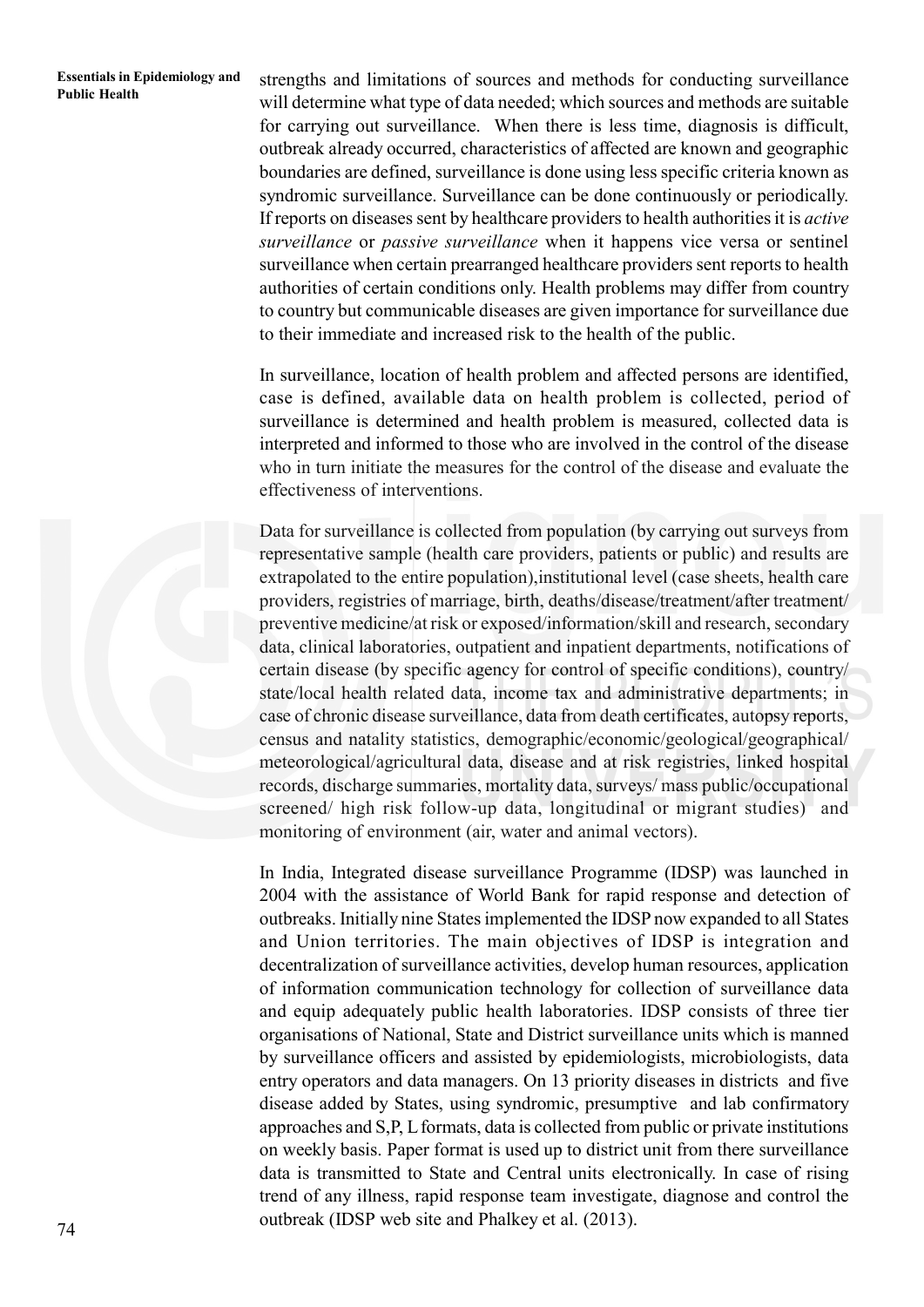In case of non-communicable diseases (NCDs) risk factors, World Health Epidemiology of Diseases Organization in 2002 proposed STEP wise approach (1-3) for surveillance of NCD risk factors by measurement of questionnaire, physical and biochemical variables. In step 1, data on demography (age, gender, marital status, religion etc.), behavioural traits such as smoking/alcohol/salt/fruit usage, physical activity and history of high blood pressure/high cholesterol/diabetes/cardiovascular disease/cancer or coverage of screening and advice received. Measurements of body weight, height, waist circumvents, and blood pressure is done in step 2, whereas assays on glucose, total cholesterol and urinary sodium are included in step 3. In an expanded list, core questions on behavioural risk factors in step 1, measurement of hip circumference and heart rate in step 2 and investigation of serum/plasma triglycerides and high density lipoprotein cholesterol are recommended. In India, to provide information on high priority risk factors to States, for planning health infrastructure, non-communicable diseases were added to the IDSP programme. In this programme, household level information such as presence of durable goods, ownership of live stock and agricultural lands and religion were collected and the individual information contained two sections. First section included demographic (age, occupation, gender, education and marital status) and behavioural (history of diabetes/ raised blood pressure, tobacco/ alcohol consumption, physical activity, diet) variables while the second section contained details such as measurement of pulse rate, blood pressure, height, weight and waist circumference). People aged 15-64 years were included in the IDSP non-communicable disease risk factor survey (Ministry of Health and Family Welfare, 2009).

Surveillance data is reported in either frequencies or rates. The denominator can be general population of state/country/local or population at risk. Patterns for seasonal, temporal or geographical occurrence of the disease are reported. For infectious disease, data of weeks/months/multiple years, if needed, is required and for chronic diseases data of multiple years is used. Adjustment of sample size is performed for reporting rates of disease by place. Analysis of diseases is also done using personal characteristics such as age, gender, occupation, workplace, behavioural traits and travel history. Depending on the prevalence/ incidence of specific diseases, interventions are planned.

| <b>Check Your Progress</b> |                       |  |  |  |
|----------------------------|-----------------------|--|--|--|
| 2)                         | What is surveillance? |  |  |  |
|                            |                       |  |  |  |
|                            |                       |  |  |  |
|                            |                       |  |  |  |
|                            |                       |  |  |  |
|                            |                       |  |  |  |
|                            |                       |  |  |  |
|                            |                       |  |  |  |
|                            |                       |  |  |  |
|                            |                       |  |  |  |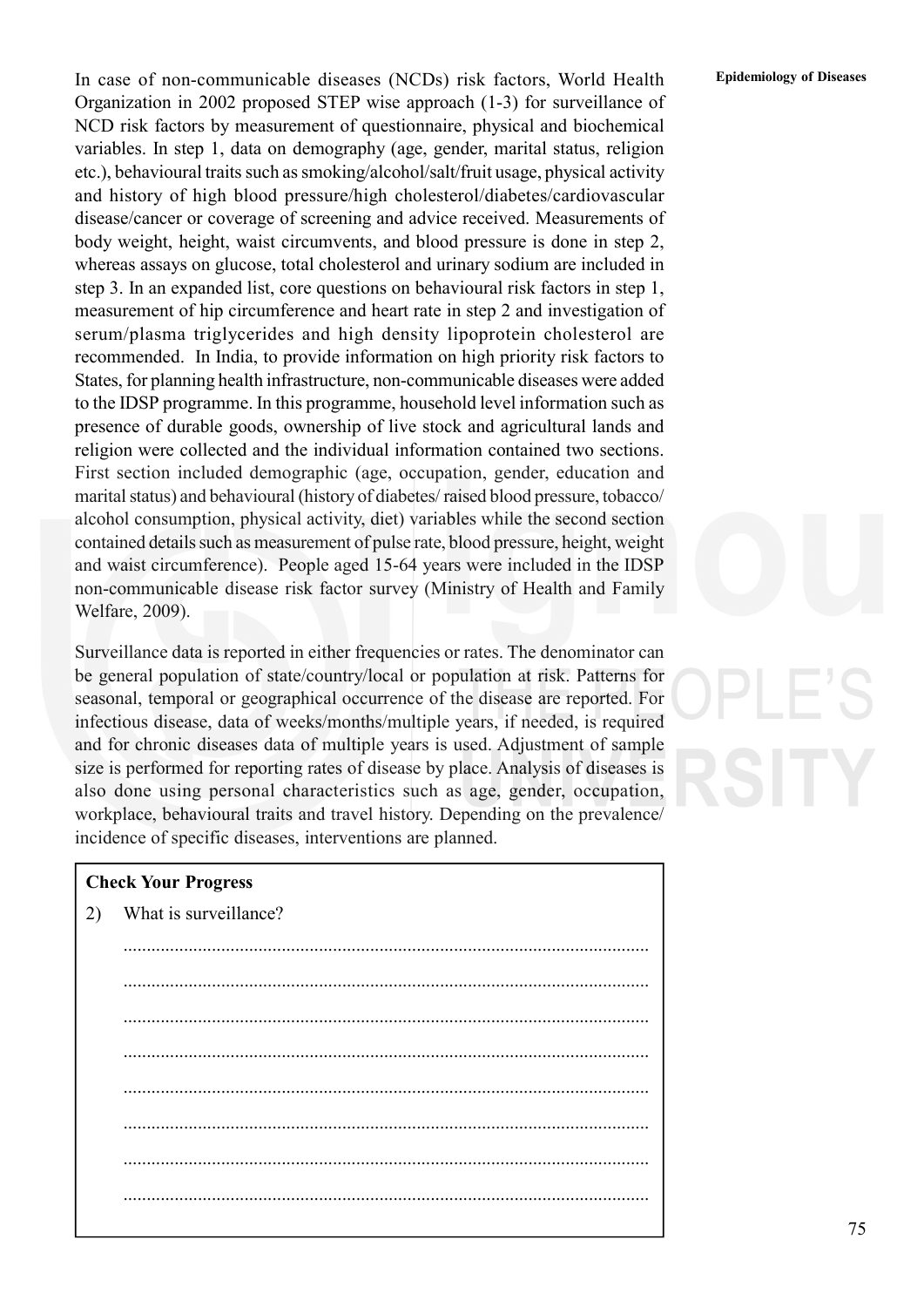### **Chronic Diseases**

For chronic diseases, prevention can be done at four levels namely primordial, primary, secondary and tertiary. Primordial prevention aims to avoid the development of risk factors that contribute to the chronic diseases. In this type of prevention the role of government is major such as making policies for promoting healthy nutrition by increasing taxation on junk food; encouraging physical activity by constructing foot paths in roads and educating public on the benefits of physical activity; and discouraging smoking and alcoholic consumption by imposing heavy tax on these products. In primary prevention, incidence of disease is reduced by reducing average risk (ex. serum cholesterol levels) at population level and exposure to the risk in high risk groups (example chronic smokers and subjects with hypercholesterolemia). Secondary prevention attempts to reduce the development of disease by early identification and effective intervention. This type prevention is applicable when natural history of the disease is known and disease can be diagnosed easily and early. Examples include pap smear test for screening of cervical cancer and administering of Statins to individuals with hypercholesterolemia. Tertiary prevention deals with the arresting progression or complication of disease in patients by initiating measure to reduce pain/ disability/impairment and improve adjustment to the conditions, wellbeing and resume their livelihood activities. Examples are patients of myocardial infarction, stroke and poliomyelitis (Bonita et al, 2006).

World Health Organization (2000) proposed three strategies for prevention and control of chronic diseases such as surveillance, primary prevention and strengthening of health care systems. Surveillance details for chronic disease are given under the heading of surveillance. Primary prevention is mainly deals with reducing prevalence of risk factors in population. This can be done by Government by increasing taxation on tobacco, alcohol and junk food products, instructing the food industries to reduce salt, saturated fat and trans fats in food items, enforcing ban on public smoking, withdrawing advertisements on smoking/ alcohol/junk food items in Television and Cinema halls, creating physical activity friendly environment in schools, public places and residential areas, increasing the number of health personnel and basic medical facilities, vaccinating infants for Hepaptitis B and human papilloma virus in girls, promoting awareness on the benefits of preventive measures and identifying and administering drugs to high risk groups can reduce the prevalence of risk factors for chronic diseases. Apart from government role, individuals have to adopt health lifestyles.

In health care systems of lower to middle income countries, infrastructure has to be improved; availability of medical specialists and paramedical staff has to be increased; facilities for diagnosis and treatment of chronic disease for continuous care have to be developed; essential drugs should be made available especially generic drugs; there is a need to train paramedical staff and improve the ability of doctors; promoting of wider application of mobile apps for data acquisition, diagnosis and treatment, is needed; and country specific actions should be initiated for the prevention and control of chronic diseases. Government of India has started national programme for prevention and control of cancer, diabetes, cardiovascular diseases and stroke in the year 2010 and set 10 targets to prevent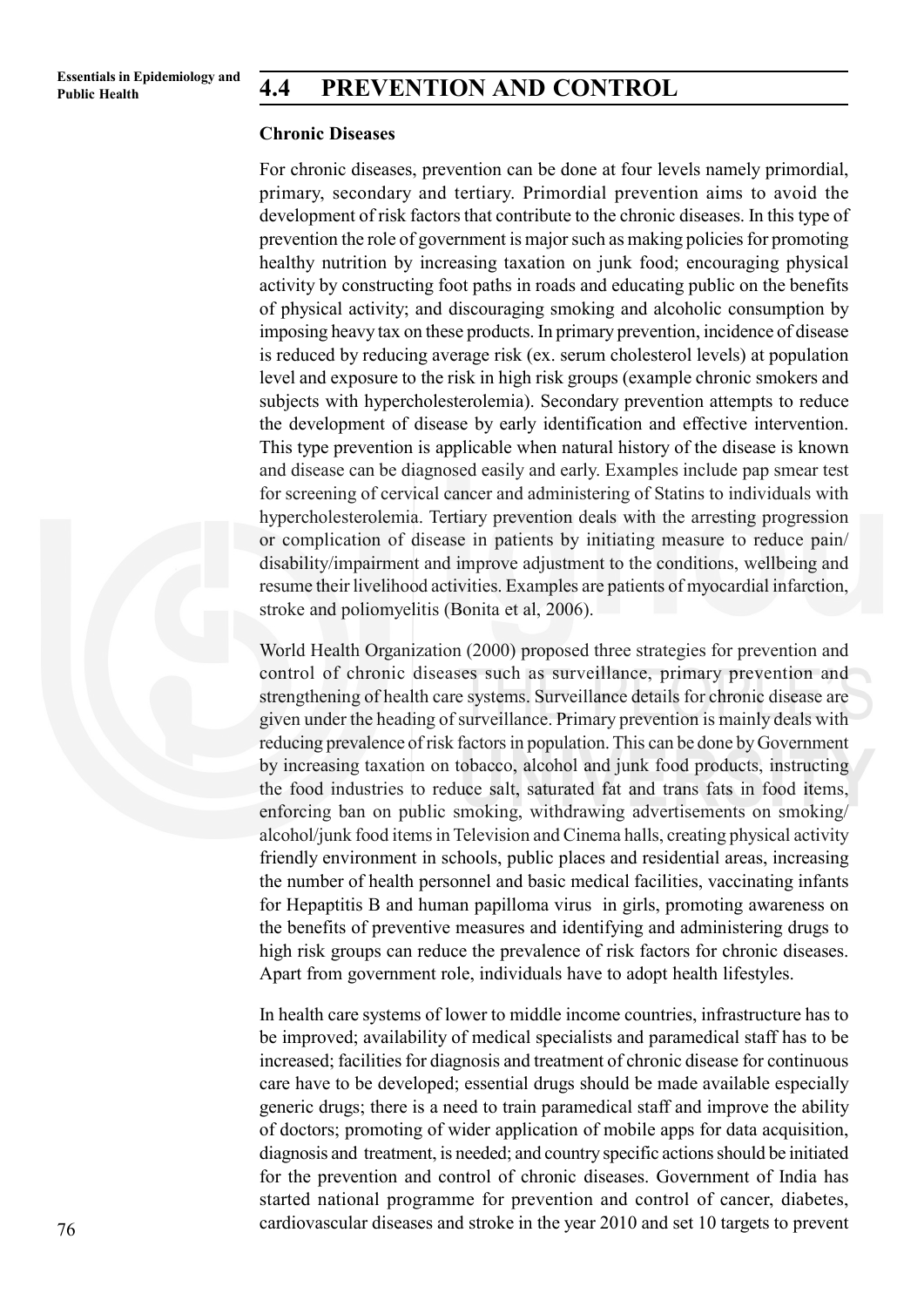and reduce NCDS by the year 2025. These are reducing mortality from chronic **Epidemiology of Diseases** diseases by 25%; arrest the rise of prevalence of obesity and diabetes; reduce the prevalence of insufficient physical inactivity by 10%, decrease the high blood pressure by 25%; reduce the mean salt/sodium intake by 30%; decrease the usage of alcohol 10%, tobacco (30%) and solid fuel (50%); increasing the eligibility of persons to receive drug therapy and counselling to prevent heart attacks and strokes by 50% and enhance the availability of essential NCD and basic technologies to treat major NCDs in public and private health care centres

### **Infectious Diseases**

Measures which reduce the incidence and prevalence and consequence of disease can be called disease control. The methods for this purpose are dictated by availability of tools, cost, efficiency and reliability. Prior to the epidemiological studies, disease control measures for infectious diseases (eliminating or controlling the reservoir, interrupting the transmission and protecting the host) should be initiated. If the source of reservoir is animal that can be killed and disposed off. In case of humans in order to reduce the load of infective agent, first illness is identified, notified to the health authorities responsible for initiating control measures and for disease (yellow fever, cholera, plague, typhus fever, malaria, paralytic polio, plague, small pox, severe acute respiratory syndrome, COVID-19, swine flu and relapsing fever) which are covered under international health regulations should be notified to the WHO. This enables the early detection of the outbreak and lead to the initiation of control measures. After notifying the disease to the concerned organization an epidemiological study is conducted to know the infective agent, source, vehicles/vectors, hosts and spread of the outbreak. To protect the transfer of infective agent from infected person to susceptible persons, affected persons are isolated till the communicability of infection ends using hospital/ring (encircling the infected with immune persons)/ chemical isolation methods. Treatment is given either to individual or group of infected persons to reduce communicability of infection/duration of illness and to prevent the risk of developing secondary cases. Limiting the movement and isolation of persons infected or suspected to be exposed to infection for the period of incubation to monitor the illness and to prevent the spread of infection to the susceptible persons in the community is known as "quarantine'. This can be done absolutely, partially or segregating for special purposes.

### **Box 4.4**

In India, Patients with COVID-19 (caused by infection of SARS Corona Virus-2) are maintained in isolation, their mobility is restricted and monitored (quarantained) in health care delivery centres for 14 days. Suspect cases of COVID-19 are also quarantined for 14 days.

Interrupting the transmission of infection is done by changing the components of environment and preventing the spread of infection from infected/carrier to susceptible persons such as treatment of water (chlorination), discarding of contaminated food, adequate cooking and refrigeration of food items, promoting personal hygienic practices such as hand washing and following standard practices for the disposal of secreted fluids and excreted materials, destroying the breeding areas of vectors and killing of infected animals.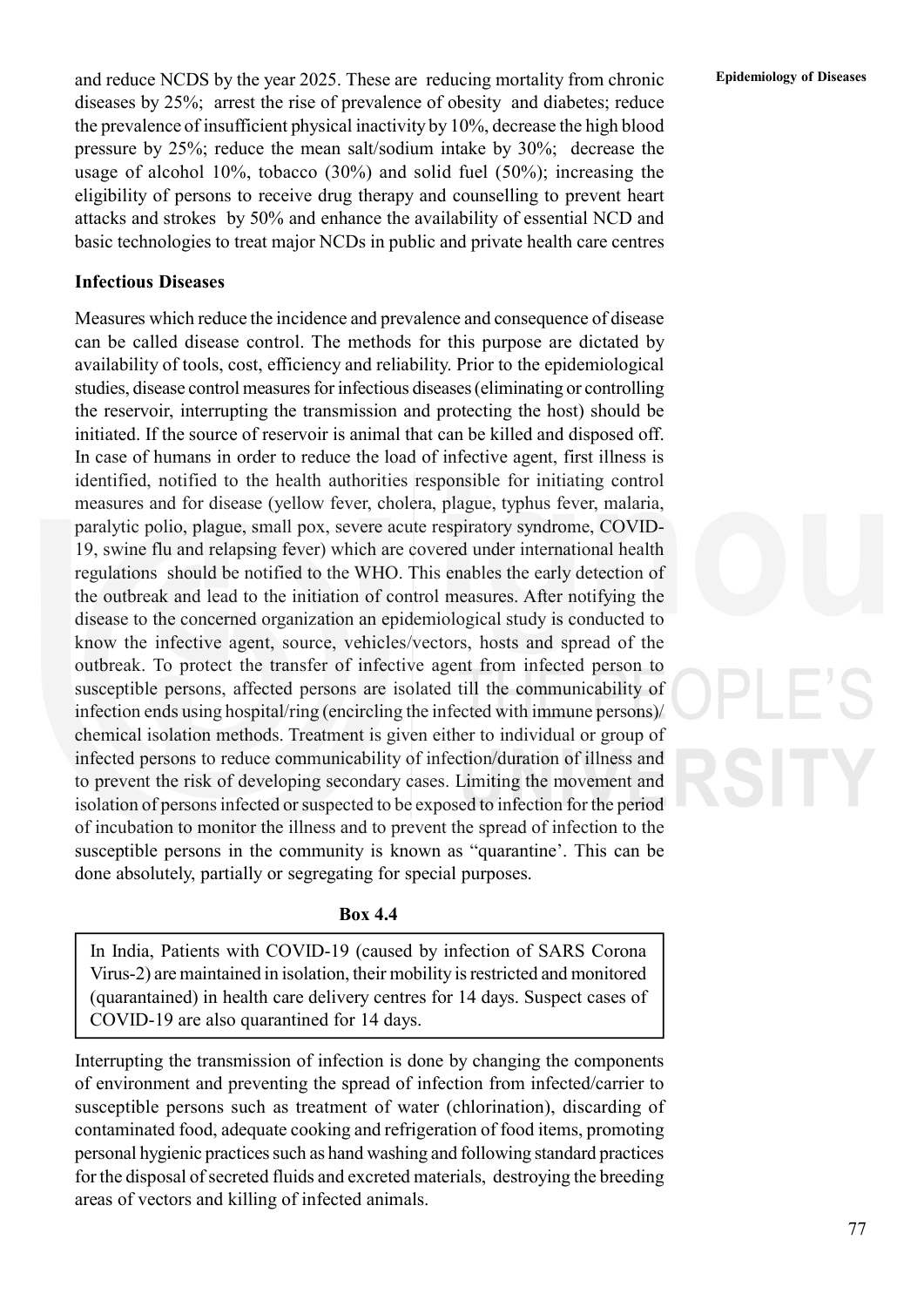**Essentials in Epidemiology and** Control and prevention of infectious can be explained by discussing examples of<br>Public Health<br> **Public Health** tuberculosis, cholera and malaria. In tuberculosis, control measures including finding patient sputum positive for tuberculin tests (Mantoux intradermal or Heaf test), treatment with directly observed treatment, short course chemotherapy (DOTS) consisting of Isoniazid, Rifampicin, Pyrazinamide, Ethambutol and Streptomycin and prevention by BCG (Bacille Calmette Guerin) vaccination. Control measures of cholera consisting of finding a patient stool positive for Vibrio cholera, treatment with dehydration fluid and antibiotics, defining the extent of the outbreak, mode of transmission, providing boiled or chlorinated water and building effective sanitary latrines to the community, promoting the use of cleaned utensil, sale of safe and hygienic food, proper individual food handling practices, eating of boiled and hot food, use of cresol and bleaching powder for disinfection, advising the contacts of cases for using the tetracycline as chemoprophylaxis and vaccination with cholera vaccines (Dukoral and Sanchol and mORCVAX) as a preventive measure. Malaria control consists of diagnosis with microscopy of thick and think blood films and rapid diagnostic test (detection of parasite antigen with dipstick format), treatment with chloroquine for *Plasmodium Vivax* cases and artemisinin combination therapy followed by primaquine for *Plasmodium Falciparum*, advising of chemoprophylaxis with anti-malarial drugs to travellers from non-endemic area and also to soldiers, police personnel and labours employed in endemic areas, spraying of insecticides (fenitrothion and malathion) in indoor areas of houses, using of pesticides either in fog or mist form, promoting the usage of mosquito repellents, bed nets and protective clothing, oiling or dusting of standing water collections with paris green, using of mosquito breeding reducing site techniques such as alteration of salt content of water, intermittent irrigation, management of water level, filling or drainage and flushing or deepening and employment of personal protection or bioenvironmental measures (Park, 2013).

> The host is protected by active or passive or combined active and passive immunity, chemoprophylaxis, general measures (legislative actions for initiating and implementation of programmes towards enhancing health of the people, disease surveillance (individual/local and national population), and public health improving activities (starting public health promotion/awareness, providing adequate funding to health care delivery centres, developing good health infrastructure, ensuring the availability of essential supplies and instrumentation, recruiting adequate physicians and skilled paramedical staff and issuing advisories to the travellers on personal hygiene, safe food, immunization, chemoprophylaxis and disinfection).

> Active immunization (administering inactivated or detoxified or purified components or live attenuated vaccines to produce antibodies to neutralize infective agent) is vaccinating against infection causing agents to improve the immunity levels especially of infants, young children and persons residing in areas to endemic to infectious diseases(ex. Yellow fever). For successful immunization programmes, vaccine should be given at an age beneficial to recipients, should be cost-effective, involve few visits and in tune with the cultural aspects and working patterns of the recipient community. In 1974, World Health Organization started immunization as an expanded immunization programme covering measles, tuberculosis, polio, tetanus, whooping cough and diphtheria.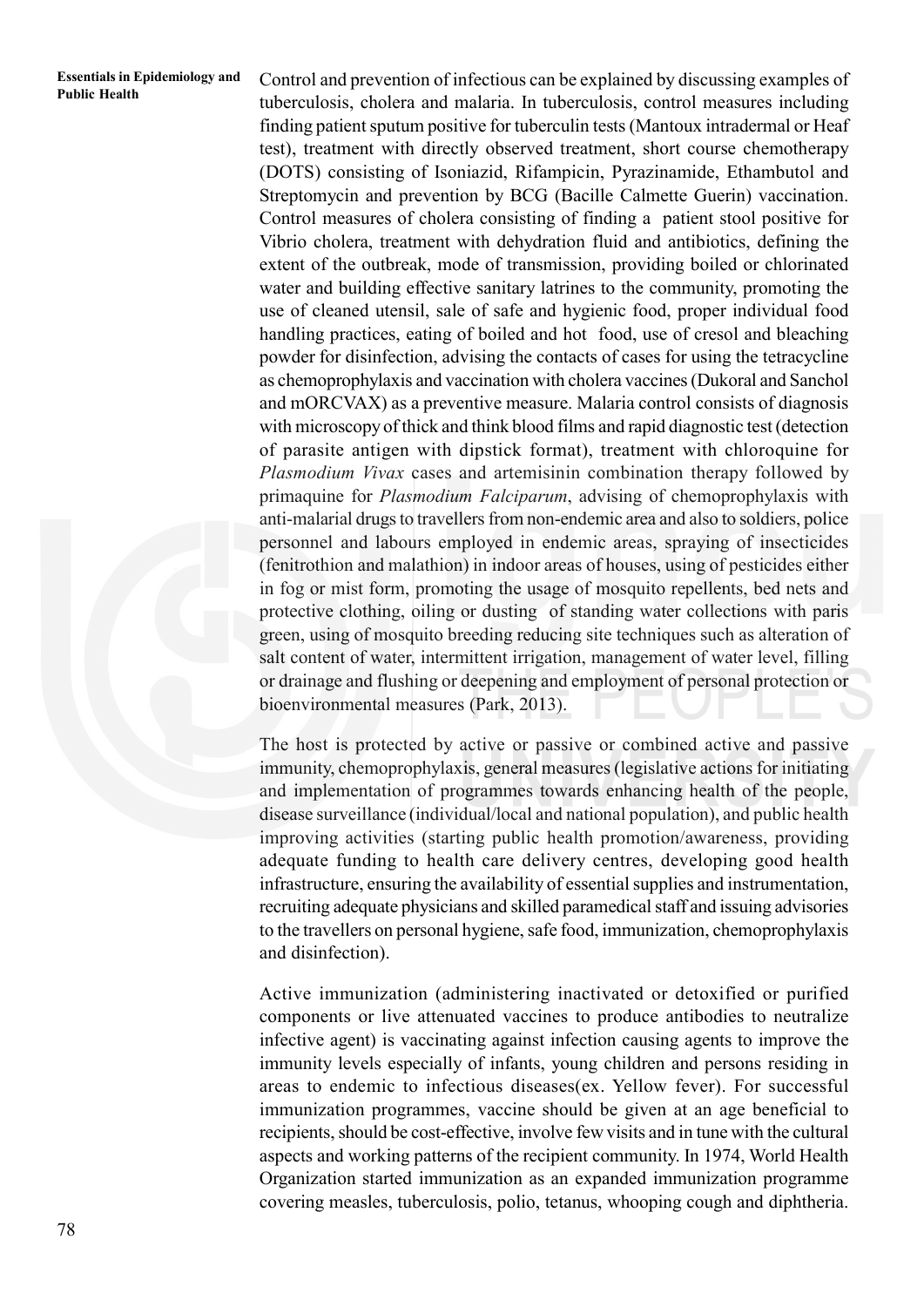India initiated immunization programme in 1978 and now in practice as universal Epidemiology of Diseases immunization programme covering tetanus, tuberculosis, hepatitis B, polio, diphtheria, pertussis, measles and Japanese encephalitis diseases and targeting pregnant women, infants and children.

Passive immunization involves administration of normal or hyper immune human immunoglobulins or antisera or antitoxins to non-immune persons to provide short term immunity for 1-6 weeks when exposed to infection or likely to be exposed to infective agent. For some infective diseases such as diphtheria, tetanus, rabies, both active and passive immunization strategy are used.

In chemoprophylaxis, drugs are administered to prevent the development of infectious disease and this approach is followed for plague, meningitis, malaria, influenza, diphtheria, conjunctivitis and cholera.

## **Check Your Progress**

3) Describe the levels of prevention in chronic disease?

................................................................................................................. ................................................................................................................. ................................................................................................................. .................................................................................................................

.................................................................................................................

# **4.5 TEMPORAL AND GEOGRAPHICAL TRENDS OF SELECTED PROTOZOAN DISEASES**

Protozoan are primitive unicellular nuclei containing organisms and use flagellum or cilia for locomotion. They depend on other organisms for food source (parasites) except Euglena. Examples include amoeba, plasmodium, paramecium etc. Around 70 protozoan pathogens and among them, 90 species are known to cause infection in humans. The rise in protozoan diseases are attributed to widespread living habitats, deforestation, increased international travel and increasing number of immune compromised individuals. In Indian context, malaria and visceral leishmaniasis (Kala-azar) are significant protozoan disease and data for geographical and temporal trends are available which are discussed in this unit.

| Protozoa                                                                             | <b>Disease</b> |  |
|--------------------------------------------------------------------------------------|----------------|--|
| Plasmodium falciparum, Plasmodium vivax,<br>Plasmodium ovale and Plasmodium malariae | Malaria        |  |
| Leishmania donovani, Leishmania infantum,<br>Leishmania chagasi                      | Leishmaniasis  |  |
| Giardia lamblia, Giardia duodenalis,<br>Giardia Intestinalis                         | Giardiasis     |  |
| Entamoeba histolytica                                                                | Amoebiasis     |  |

**Table 4.2: List of Protozoa and Diseases Caused by them**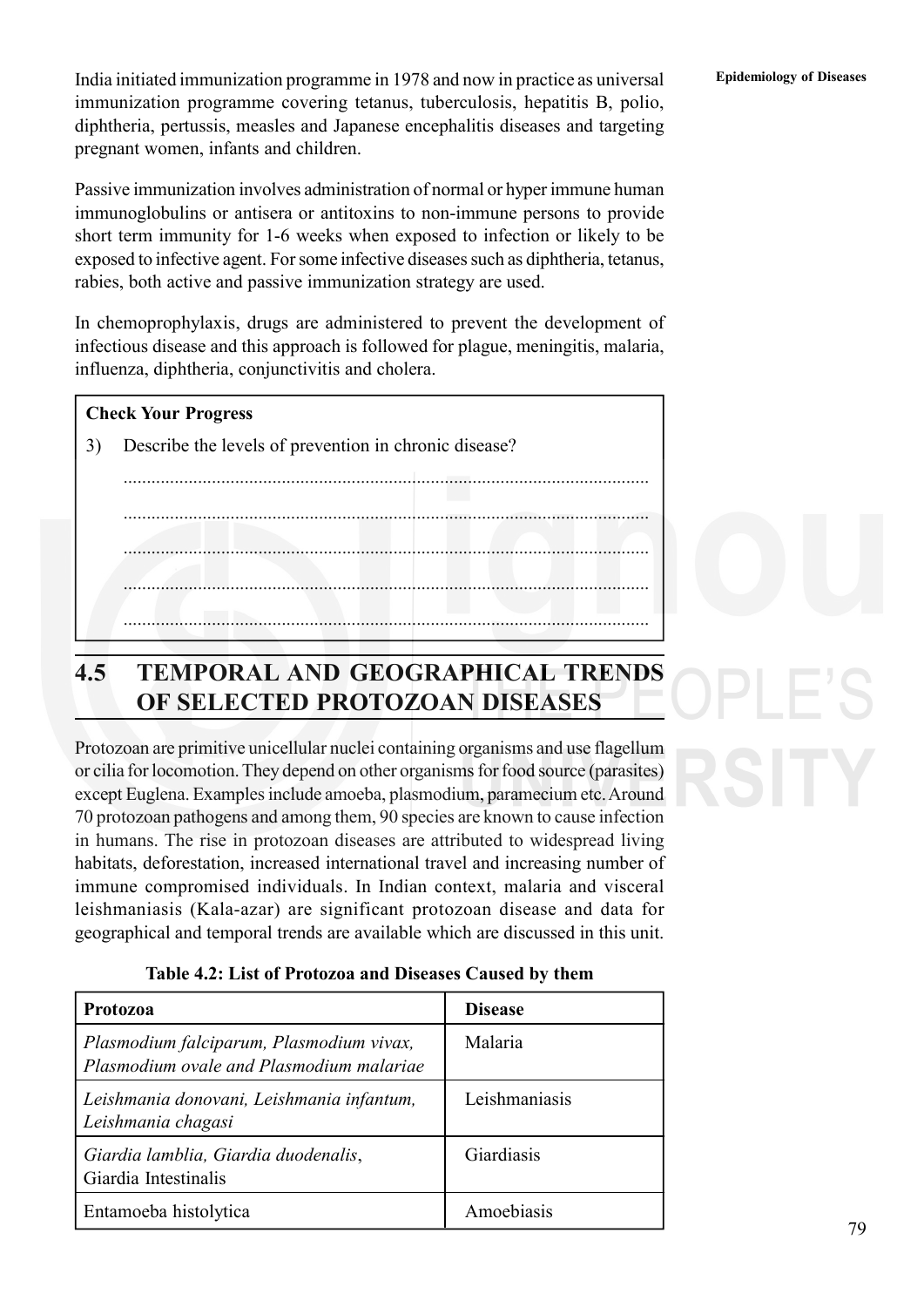| Essentials in Epidemiology and<br><b>Public Health</b> | Cyclospora cayetanensis                                                                                   | Cyclosporiasis          |
|--------------------------------------------------------|-----------------------------------------------------------------------------------------------------------|-------------------------|
|                                                        | Cryptosporidium                                                                                           | Cryptosporidiosis       |
|                                                        | Babesia microti, Babesia divergens and<br>Babesia bovis                                                   | <b>Babesiosis</b>       |
|                                                        | <b>Blastocystis</b> hominis                                                                               | <b>Blastocystis</b>     |
|                                                        | Toxoplasma gondii                                                                                         | Toxoplasmosis           |
|                                                        | Balantidium coli                                                                                          | Balantidiasis           |
|                                                        | Trypanosoma brucei gambiense, Trypanosoma<br>brucei rhodesiense, Trypanosoma cruzi,<br>Trypanosoma evansi | Trypanosomiasis         |
|                                                        | Dientamoeba fragilis                                                                                      | Dientamoebiasis         |
|                                                        | Trichomonas vaginalis                                                                                     | Trichomoniasis          |
|                                                        | Acanthamoeba                                                                                              | Acanthoameoba keratitis |

## **4.5.1 Malaria**

 It is caused by the infection of species of *Plasmodium* and transmitted to human by the bite infected species of female Anopheline mosquito. Malaria develops after 8-21 days of biting of infected mosquito depending upon the type of Plasmodium species, climatic conditions and host immunity. Fever, vomiting, headache and flu like symptoms are observed, when red blood cells are destroyed it results in anaemia, fits and loss of conscious. Cerebral malaria occurs when parasites are transferred to brain. If pregnant gets infected with malaria it can cause abortion or stillbirth. Severe complications of malaria include renal failure, hypoglycaemia, fluid, electrolyte and acid-base disturbances, circulatory collapse, pulmonary edema, malaria hemoglubinuria and hyperpyrexia. Above 5000 feet above sea level, <16 degree centigrade, malaria is not found and high incidence is observed during the months of July to November.

*Plasamodium* species complete life cycle in two phases, schizogony (asexual phase) in human and sporogony, sexual phase in mosquito. Four *Plasmodium* species namely *Plasmodium falciparum, Plasmodium vivax, Plasmodium ovale and Plasmodium malariae* are responsible for the spread of malaria through the world. Sixty to 65% of malaria in India is casued by *P. falciparum*, 35-40 % by *P. vivax* and 1% by *P. malariae*. *P. malarieae* is confined to Karnakta and Orissa. Infection from P. Vivax is considered as severest form of malaria.

About 95% of population of India is endemic to malaria. Orissa, Jharkhand, Madhya Pradesh, Chhattishgarh, West Bengal and north- east contribute 60% of malarial burden. Passive surveillance data is collected from primary health centres, malaria clinics, secondary and tertiary care centres, community health centres and visits of ASHA (Acredited Social Health Activist) workers. Diagnosis is based on the micoroscopic examination of blood films prepared on slides, flouroscent antibody test and rapid diagnosis test of antigen detection of malaria causing parasite.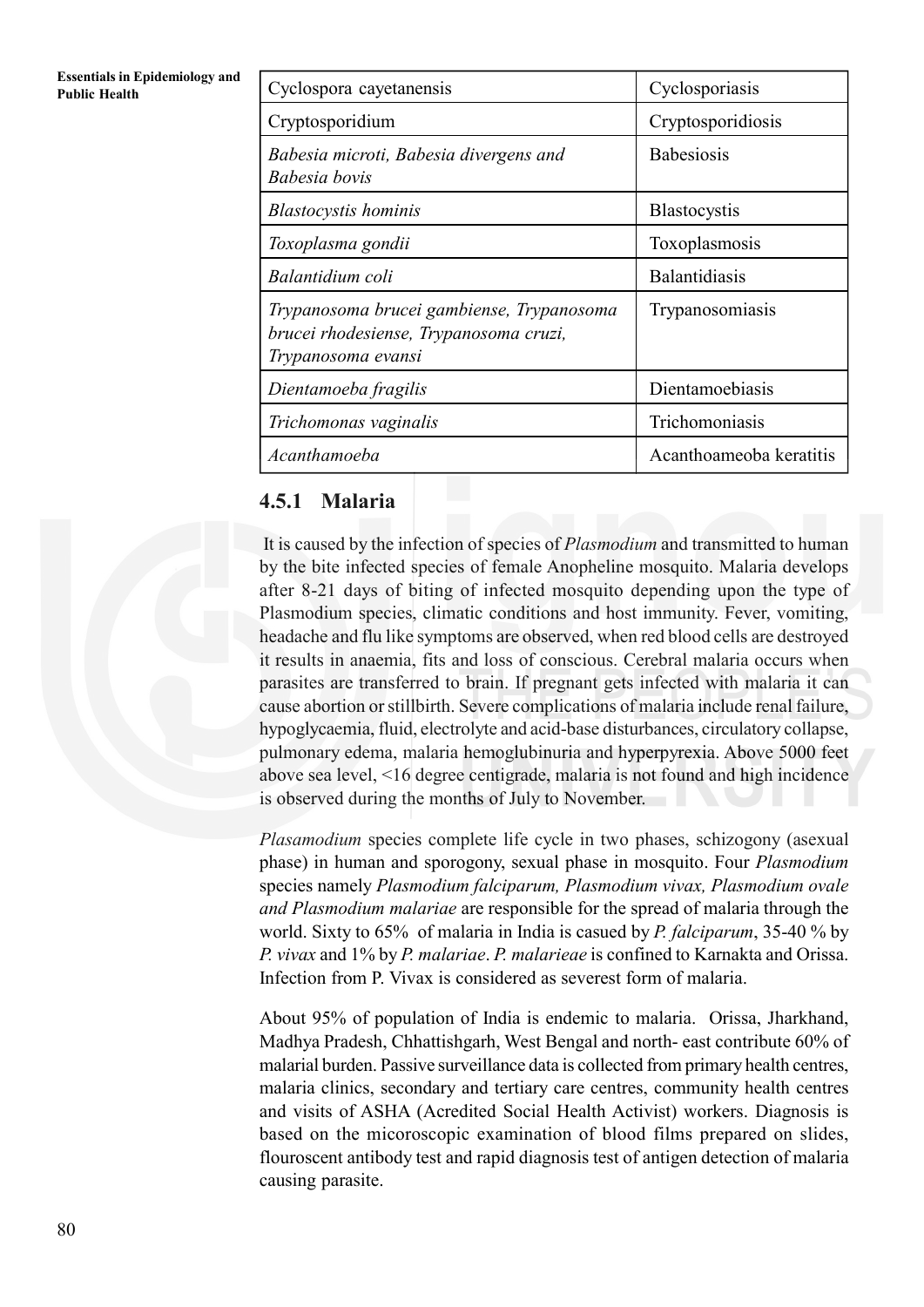### **Box 4.5: Accredited Social Health Activist Epidemiology of Diseases**

ASHA must be women in the age group of 25-45 years belonging to the village she works from and has minimum qualification of  $10<sup>th</sup>$  standard.

Act as interface between community and healthy care systems.

Undergo training to acquire knowledge and skills for performing roles assigned to her.

Create awareness on nutrition, sanitation, hygienic practices, for women on contraception, birth preparedness, safe delivery, antental and postnatal checkup, breast and complementary feeding, immunization and prevention of sexually transmitted diseases.

Motivate villagers for effective utilization and make accountable to the health care systems.

Provide first-aid, promote immunization and sanitisation facilities and participate in referral and escorting in reproductive, child health and health promotion activities

Deliver Oral rehydration sachets, iron/folic acid/ chloroquine tablets, birth delivery kits, iron pills and condoms to the community members.

(**Source**: National health mission, Ministry of Health and Family Welfare, Government of India webpage)

### **4.5.1.1 Temporal Changes**

Year wise incidence of malaria from 1995 to 2019 is available on the webpage of NVBCP (National Vector Borne Disease Control Programme, Delhi). Incidence of malaria declined from 2.93 million in 1995 and maintained around 2 million till 2002 then declined steadily to 0.33 in 2019. *Plasmodium falciparum* incidence was 1.15 million in 1995 and maintained around 1million till 2001 then declined steadily to 0.15 million in 2019. Death rate was around 1000 from 1995 to 2010 peaking around 1707 in 2006 due to Malaria epidemic in Assam then steadily decreased to 50 in 2019. Annual parasite index showed decreased trend from 2001 to 2019. Slide positivity rate (% of slide positive for malaria) (2.31 million) and slide *falciparum rate* (% slides positive for *falciparum*) (1.11 million) were also found to be decreased from 2001 onwards steadily to 0.26 million and 0.12 million in 2019.

### **4.5.1.2 Geographic Diversity of Vectors**

About 60 species of anopheline are reported as vectors of malaria in India. Six species of Anophenline mosquito such as *Anopheline culicifacies, Anopheline stephensi, Anopheline fluviatilis, Anopheline minimus, Anopheline dirus and Anopheline epirotics* are reported to be primary vectors of malaria in India. *An. Culicifacies* has 5 sibling species A-E and responsible for 60-65% of malaria burden. *A* species is vector for *P. Vivax* and *P. Falciparum* and endemic especially where there is high population of cattle and rural and semi-urban areas. B species is vector for *P. falciparum* and endemic where cattle population is low. *An.stephensi* has three variants (form, intermediate and *mysorensis*). Form variant found in urban, intermediate form in urban and rural areas, whereas *myorensis* in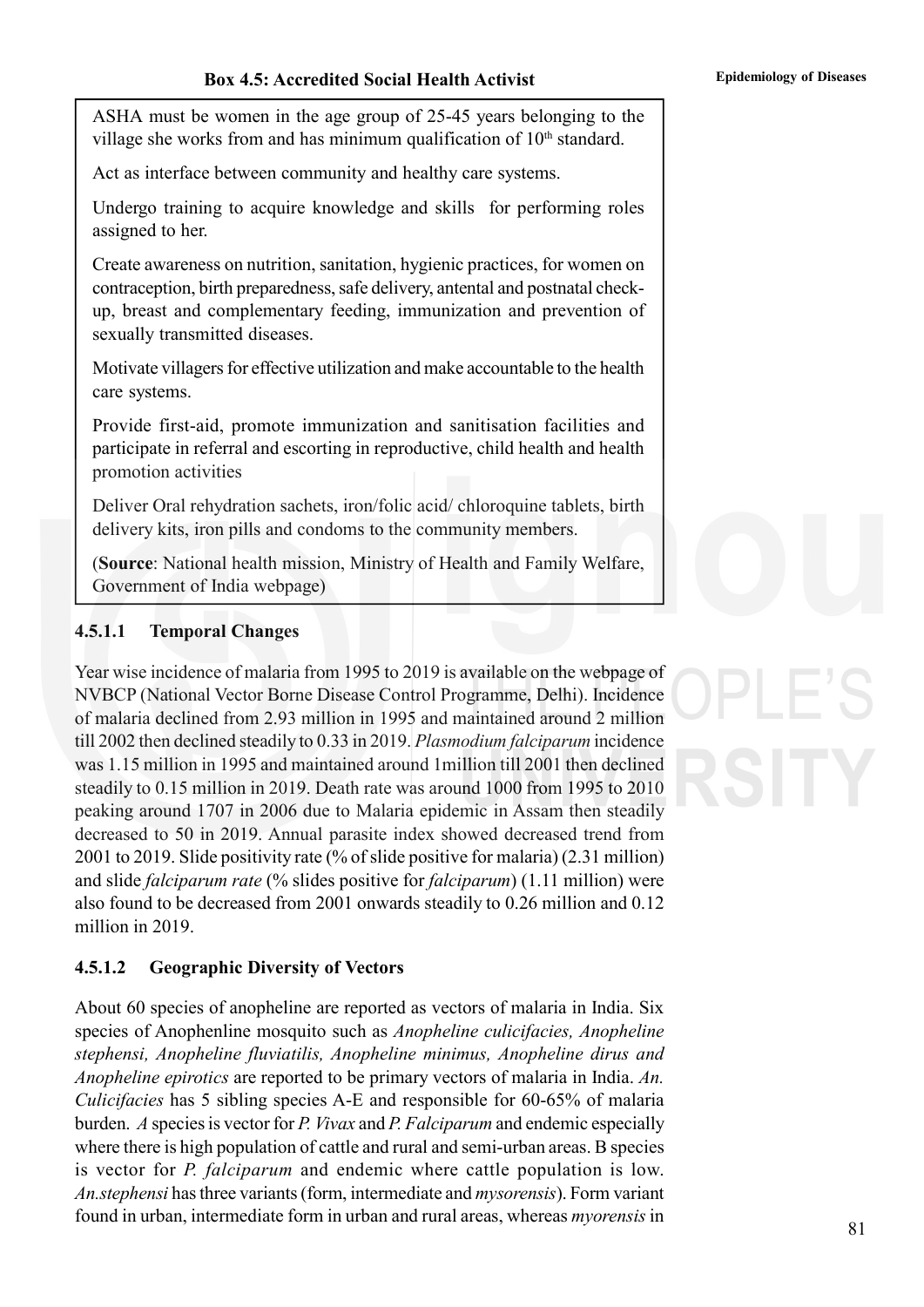**Essentials in Epidemiology and** rural areas. Except the latter the first two forms are vectors and found in urban<br>Public Health and industrial areas, *An.fluviatilis* is found in forest frings, forests and hilly areas and has 4 sibling species (S,T,U and V). S sibling is an effective vector. *An.minmus* is a vector and spread in foot hills of north-east and *An.epiroticus* is restricted Andaman and Nicobar whereas *An. dirus* is a vector found in northeast part of India.

## **4.5.2 Visceral Leishmaniasis (Kala-azar)**

Lesishmaniasis is included as one of the 17 diseases under the category of neglected tropic disease by World Health Organization to give more attention for its elimination. There are several forms of this disease such as cutaneous, mucocutaneous and visceral. These are caused by infection of parasites like *Leishmania mexicana, Leishmania brazaliensis and Leishmania donovani*. The latter form of disease is also known as kala-azar is prevalent in India and considered to be fatal if not diagnosed properly or treated. Human acquire this infection by the bite of infected female sandfly belonging to the genus *Phlebotamus argentipus*. Parasite occurs in two morphological forms i.e. amastigotes and promastogotes. Sandfly get the parasite from the infected human (amastigotes form) and parasite developed into flagellate in the sandfly (promastogotes form) and transmit to the healthy human through biting. Mud walls, plants in and around human habitations and dampness of the houses contribute to the survival of the vector (sandfly). Reticuloendothelial system (descents of lymphoid lineage from bone marrow which participate in phagocytosis (killing of the foreigner organisms)) is the primary target of this parasite but also found in spleen, liver and bone marrow. In post kala-azar disease when the parasite invades the skin cells and cause dermal lesions it is called post kala-azar dermal leishmaniasis. Discolouration of skin in face, hands, abdomen and feet (kala-azar); spleen and liver enlargement, recurrent fever, anaemia, weight loss, loss of appetite, pallor, loss of hair, dry, thin and scaly skin and lymphodenopathy are cardinal symptoms of this condition. Kala-azar is diagnosed based on the detection of IgM antibodies produced against leishmania in infected person using enzyme linked immune sorbent assay, rapid dipstick and direct agglutinin tests. Rural and low economic strata people showed higher incidence of this parasite. This disease is spread in 10 states namely West Bengal, Uttar Pradesh, Bihar, Assam, Delhi, Kerala, Punjab, Sikkim, Uttarakhand and Jharkhand. About 54 districts of India are affected with this parasite.

## **4.5.2.1 Temporal Changes**

Incidence of kala-azar in 10 states from NVBCP website from the year 2013- 2019 showed steadily decline in incidence from 13869 to 3128 and deaths from 20 to nil in the period of 2013-2019. Post kalazar dermal leshmaniasis (PKDL) reported from 2013-2019 for four states (Bihar, Jharkhand, West Bengal and Uttar Pradesh) showed steady increase from 499 cases in 2013 to 1982 in 2017 then declined to 1245 in 2018 and 817 in 2019.

## **4.5.2.2 Geographical Diversity**

 Among the 10 states for which incidence data available, Bihar contributed large number of cases followed by Jharkhand, West Bengal and Uttar Pradesh from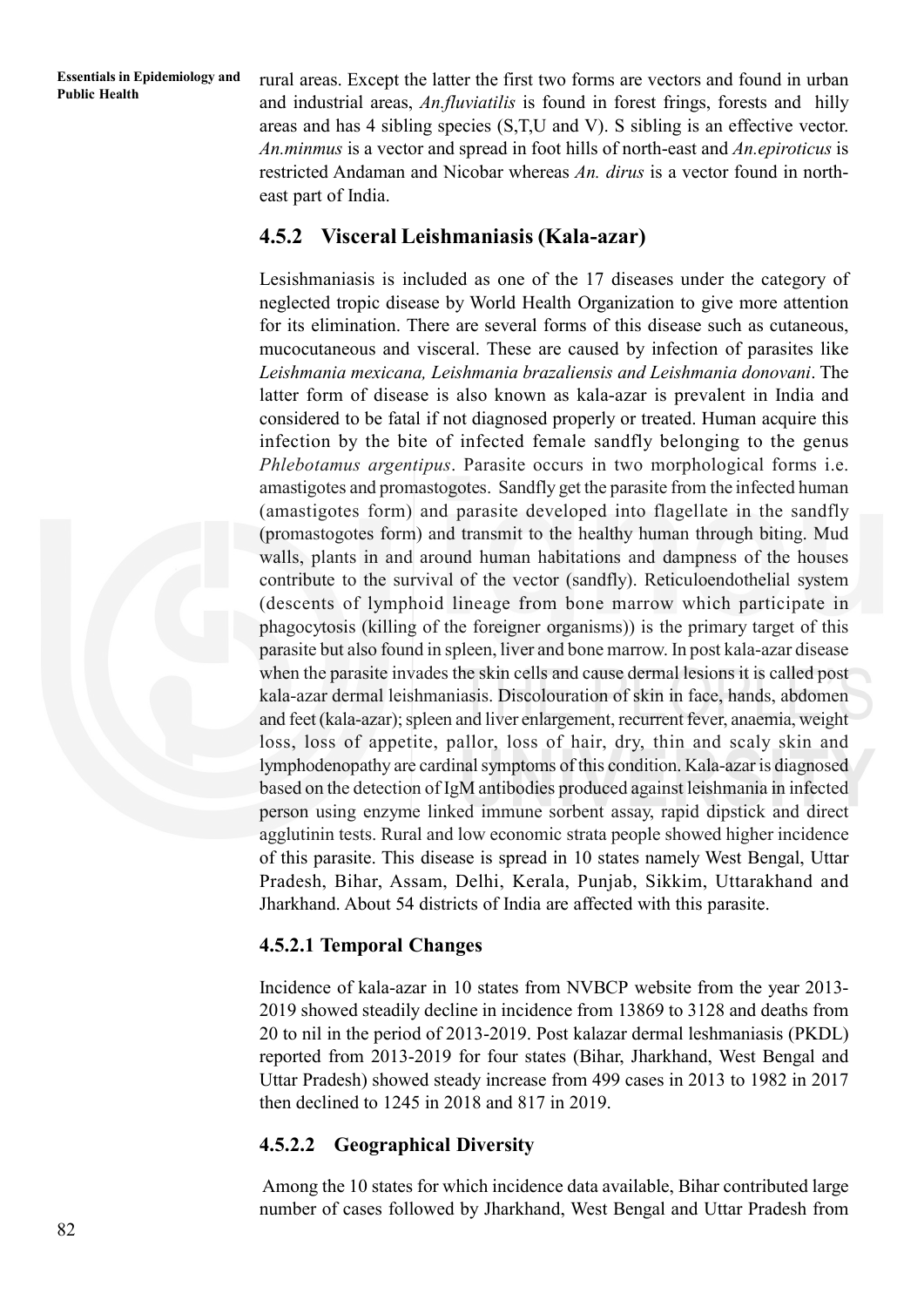2013-2019. The same trend continued in PKDL also except for the years 2014 **Epidemiology of Diseases** and 2015 during this period West Bengal occupied second place in the contribution of cases.

### **Box 4.6**

**IgM detection by ELISA Method**: IgM is one type of immunoglobin produced in response to the exposure to the antigen of infection causing agent (Leishmania) In this test the antigen of lesihmania is coated on the walls of the microassay plate. Test sample is added to the well of the microassay plate that will result in the formation of antigen-antibody complex. Enzyme labelled antibody will be added to the mixture which will bind to the Fragment crystalizable portion of test. Substrate specific to the enzyme is added that will catalyze the substrate to give end product. The colour intensity of end product is directly proportional to the concentration of antibody in the test sample that can be measured using ELISA reader at particular wavelength.

**rk39 dipstic(K39) test**: K39 is epitope (part of an antigen detected by antibody) present on the amastigotes of Leishmania. By using ELISA as described for IgM, IgG antibodies (type of immunoglobins formed when exposed to the antigen of Leishmania) present in the test sample can be detected and quantified. In field, K39 impregnated nitrocellular strips used for rapid testing. When sample added to the strip it will bind with dye conjugate and move through capillary action, bind with K39 antigen present on the membrane and give red line indicating the presence of leishmaniasis.

**Direct agglutination test**: In this test, trypsin digested, stained and formalin fixed amastigotes of Lesihmania used as antigen which when combine with test sample containing antibodies form agglutination due to the binding of antigen-antibody.

**Source:** https://microbeonline.com/antibodyantigen-detection-tests-for-thediagnosis-of-kala-azar-visceral-leishmaniasis/ and Park, 2013).

## **4.6 SUMMARY**

In this unit, definition of chronic disease and different terms used in infectious diseases, types of outbreaks, steps outlined by Centers for disease control and prevention. United States, for investigation of outbreak, methods employed for studying aetiology as well as surveillance and prevention of chronic and infectious diseases, details of disease, geographical and temporal trends of two significant protozoan diseases of India such as malaria and visceral leishmaniasis (kalaazar) are described.

## **4.7 REFERENCES**

Barreto, ML, Teixerira, & MG, Carmo EH. (2006). Infectious diseases epidemiology. *J Epidemiology Community Health*, 60:192-195.

Bhopal, RS. (2002). Concepts of epidemiology: an integrated introduction to the ideas, theories, principles and methods of epidemiology. Oxford: Oxford University Press.

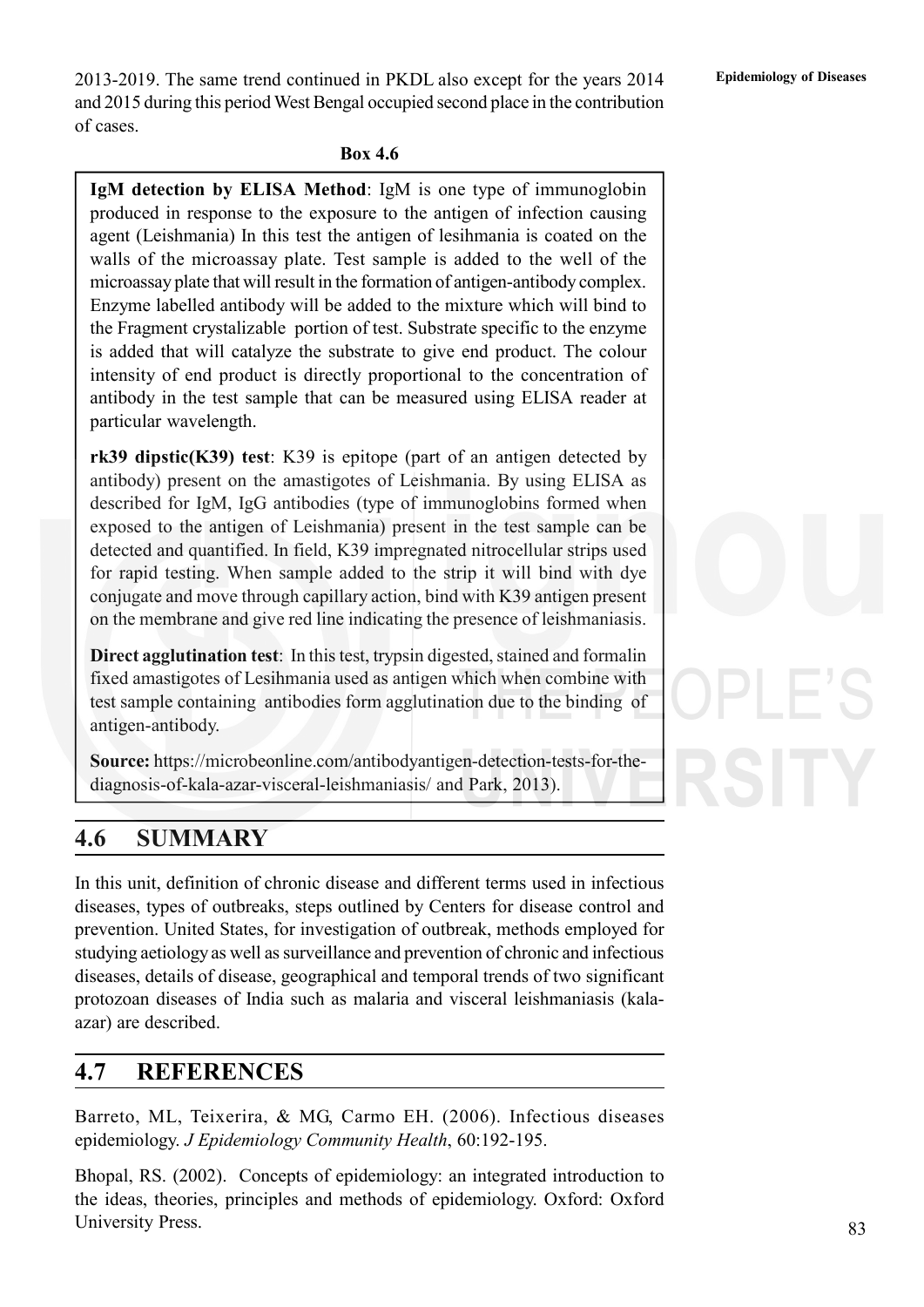**Essentials in Epidemiology and** Bonita R, Beaglehole R, & Kjellstrom, T. (2006). *Basic Epidemiology*, 2<sup>nd</sup> edition, Public Health Geneva: World Health Organization.

> Cook NR, Albert CM, Gaziano JM, et al. (2007). A randomized factorial trial of vitamins C and E and beta carotene in the secondary prevention of cardiovascular events in women: results from the Women's Antioxidant Cardiovascular Study. *Arch Intern Med*. 167(15):1610–1618.

> Damodar B. (2017). Need for strategic revamping to prevent and control noncommunicable diseases in India. *Indian J Community Med*:42(1): 1–3.

> Epidemiological methods in the study of chronic diseases. (1967). Eleventh report of the WHO expert committee on health statistics. World Health Organization.

> Hunter, DJ. & Reddy, KS. (2013). Noncommunicable Diseases. *N Engl J Med*;369:1336-43.

> Kinsey, VE, & Hemphill, FM: (1955). Etiology of retrolental fibroplasia: Preliminary report of a cooperative study of retrolental fibroplasia. *Amer J Ophthal,* 40:166-174.

> Kurup KK, John D, Ponniah M, & George T. (2019). Use of systematic epidemiological methods in outbreak investigations from India 2008-2016: a systematic review. *Clinical epidemiology and global health* ;7: 648-653.

> Last JM, ed. (1988). A dictionary of epidemiology. 4th ed. New York: Oxford University Press.

> Levin KA. (2003). Study Design VI - Ecological Studies. *Evidence-Based Dentistry* 7, 60-61.

> Ministry of Health and Family Welfare, Government of India. (2009). Integrated Disease Surveillance Programme on non-communicable disease risk factor survey.

> National health mission, Ministry of Health and Family Welfare, Government of India webpage. Available at https://nhm.gov.in/index1.php?lang=1&level= 1&sublinkid=150&lid=226

> National vector borne diseases control programme. Available at: https:// nvbdcp.gov.in/index1.php?lang=1&level=1&sublinkid=5774&lid=3692

> Parija SC, & Giri S. (2012). Emerging protozoal pathogens in India: How prepared are we to face the threat?. *Trop Parasitol*. 2 (1):13–19.

> Phalkey RK, Shukla S, Shardul S, Ashtekar N, Valsa S, Awate P, & Marx M. (2013). Assessment of the core and support functions of the Integrated Disease Surveillance system in Maharashtra, India. *BMC Public Health*, ;13:575.

> Principles of epidemiology in public health practice: Self-Study Course SS1978, 3rd edition, Centres for Diseases Control, Atlanta 2012.Available from: https:// www.cdc.gov/ophss/csels/dsepd/ss1978/index.html.

> Riley L, Guthold R, Cowan M, et al. (2016). The World Health Organization STEP wise approach to Noncommunicable disease risk-Factor surveillance: methods, challenges, and Opportunities. *Am J Public Health*. 106(1):74–78.